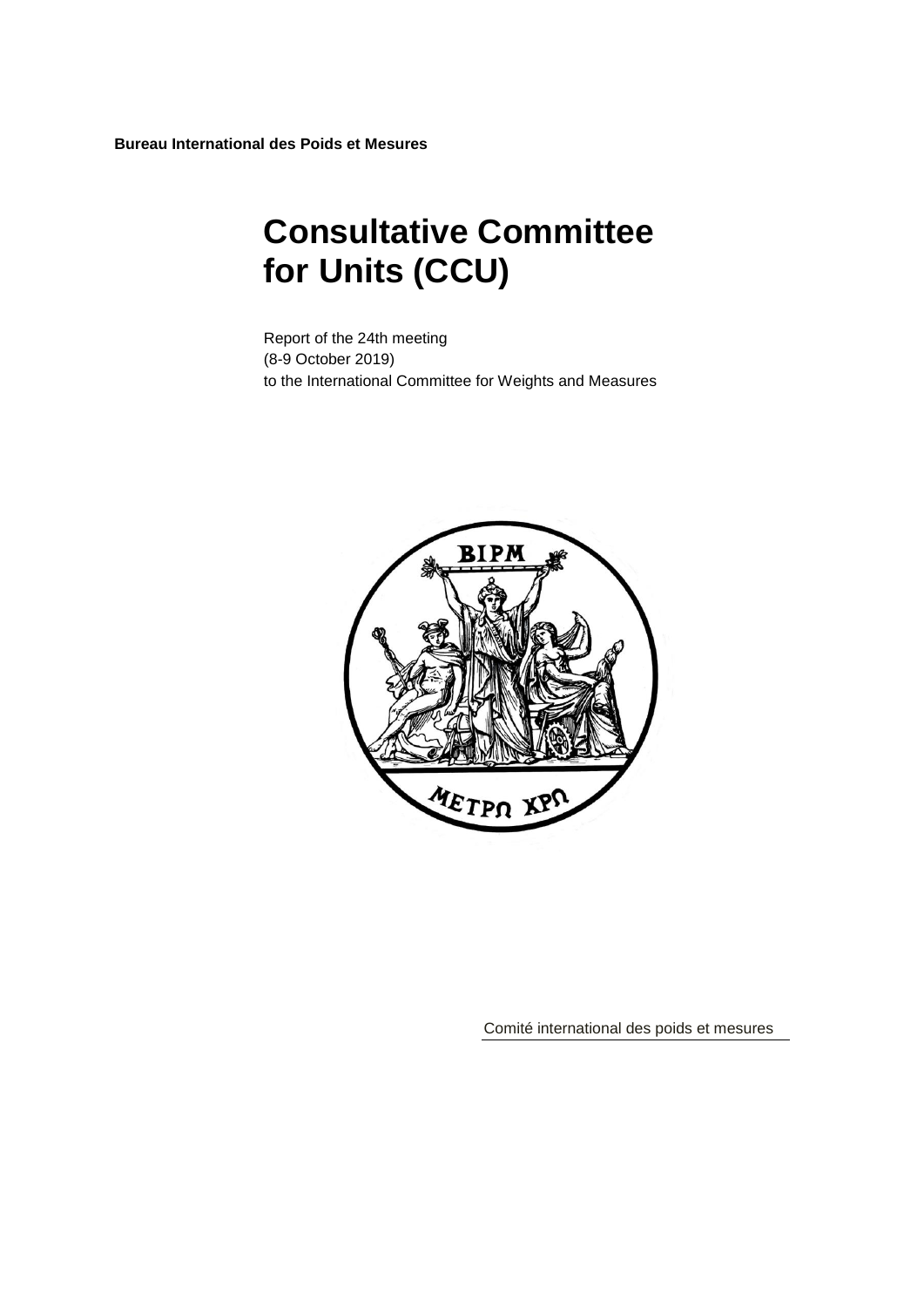# **LIST OF MEMBERS OF THE CONSULTATIVE COMMITTEE FOR UNITS** as of 8 October 2019

# **President**

Prof. J. Ullrich, President of the PTB, Vice-President of the CIPM

#### **Executive Secretary**

Dr E. de Mirandés, International Bureau of Weights and Measures [BIPM]

#### **Members**

Centro Español de Metrología [CEM], Madrid

Federal Agency on Technical Regulating and Metrology [Rosstandart], Moscow

Federal Institute of Metrology METAS [\[METAS\]](http://www.metas.ch/), Bern-Wabern

Korea Research Institute of Standards and Science [\[KRISS\]](http://www.kriss.re.kr/), Daejeon

Laboratoire National de Métrologie et d'Essais [\[LNE\]](http://www.kriss.re.kr/), Paris

National Institute of Metrology [NIM], Beijing

National Institute of Standards and Technology [NIST], Gaithersburg

National Metrology Institute of Japan, [NMIJ/AIST], Tsukuba

National Physical Laboratory [NPL], Teddington

National Research Council of Canada [\[NRC\]](http://www.nrc-cnrc.gc.ca/eng/rd/mss/index.html), Ottawa

Physikalisch-Technische Bundesanstalt [PTB], Braunschweig

Prof. M. Himbert, personal member

Dr T.J. Quinn CBE FRS, personal member

Prof. I.M. Mills, OBE FRS, honorary member

The Director of the International Bureau of Weights and Measures [BIPM], *ex officio* member

## **Liaisons**

Commission internationale de l'éclairage [CIE] Committee on Data for Science and Technology [CODATA Task Group on Fundamental Constants] International Astronomical Union [IAU] International Commission on Radiation Units and Measurements [ICRU] International Electrotechnical Commission [IEC] International Federation of Clinical Chemistry and Laboratory Medicine [IFCC] International Organization for Standardization [ISO] International Organization of Legal Metrology [OIML] International Union of Pure and Applied Chemistry [IUPAC] International Union of Pure and Applied Physics [IUPAP]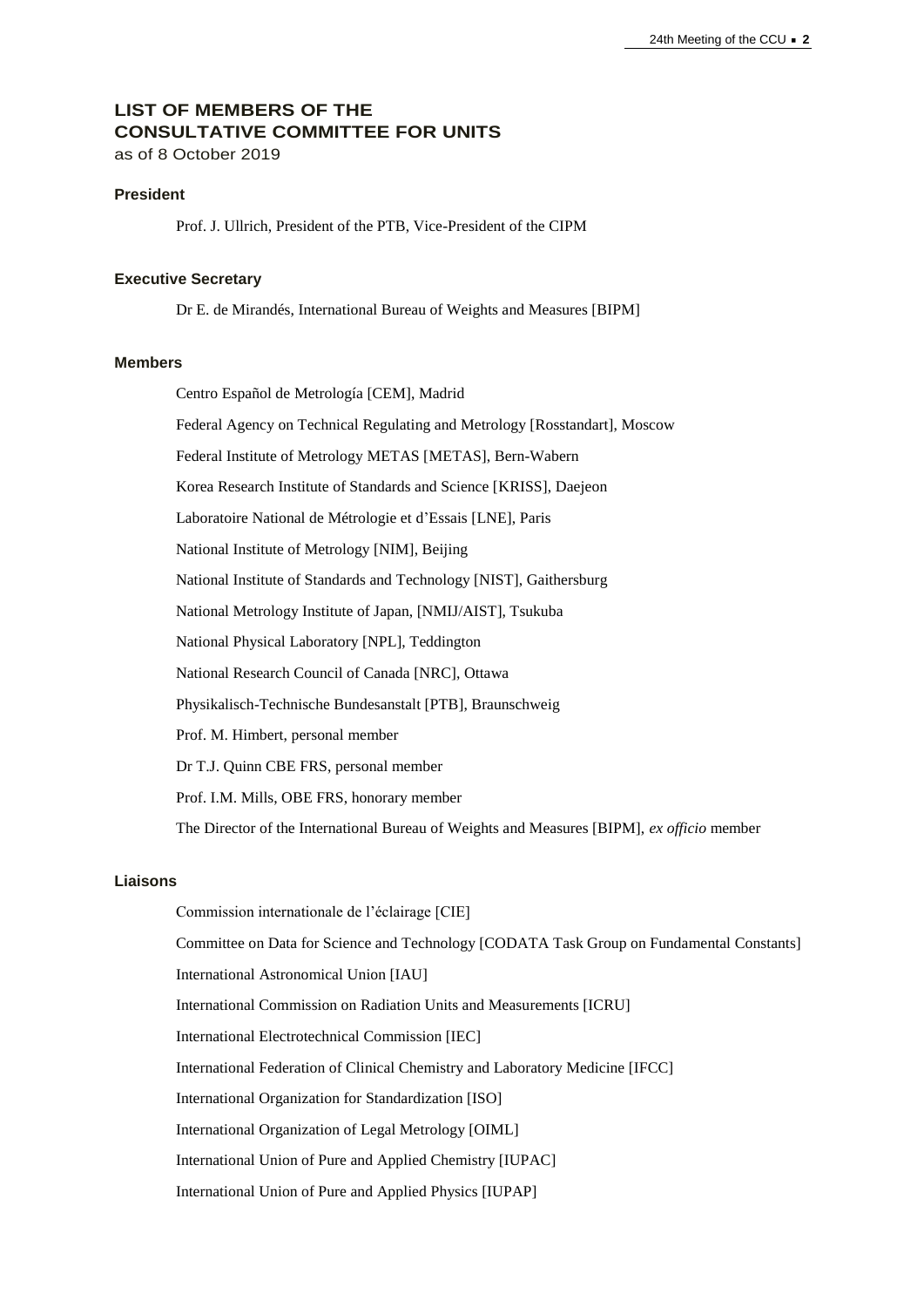# **1. OPENING OF THE MEETING; APPOINTMENT OF THE RAPPORTEUR; APPROVAL OF THE AGENDA**

The twenty-fourth meeting of the Consultative Committee for Units (CCU) took place at the International Bureau of Weights and Measures (BIPM), Pavillon de Breteuil, Sèvres, from 8 to 9 October 2019.

The following delegates from member institutes were present: S. Bize (LNE-SYRTE), M. Brown (NRC), R.J.C. Brown (NPL), S. Eichstädt (PTB), F. Fang (NIM), N. Fischer (LNE), D. Flater (NIST), K. Fujii (NMIJ/AIST), K. Hosaka (NMIJ/AIST), J. Kronjaeger (NPL), M. Krystek (PTB), T. Li (NIM), H. Margolis (NPL), M.J.T. Milton (BIPM Director), F. Piquemal (LNE), E. Prieto Esteban (CEM), A. Steele (NRC/CIPM member), J. Stenger (PTB), E. Tiesinga (NIST), J. Ullrich (CIPM/CCU President), L.F. Vitushkin (Rosstandart), B. Wood (NRC), D.-H. Yu (KRISS), I. Yang (KRISS), J. Zhang (NIM).

Liaisons: P. Blattner (CIE), D. Burns (ICRU), N. Capitaine (IAU), P. Gillery (IFCC), R. Lapuh (OIML), D. Newell (CODATA-TGFC), K. Pachucki (CODATA-TGFC), L. Pendrill (ISO), P. Sebellin (IEC), E. Shirley (IUPAP), J. Stohner (IUPAC).

CIPM members and Consultative Committees Presidents: N. Dimarcq (CIPM/CCTF President), P. Neyezhmakov (CIPM), P. Richard (CIPM/CCM President), F. Bulygin (CIPM).

Personal members: M. Himbert (LNE-Cnam), T.J. Quinn (BIPM Emeritus Director).

Representatives of Institutes from Member States invited to attend as Observers: E. Massa (INRIM).

Invited guests: E.F. Arias (LNE-SYRTE), R. Beard (ITU-R), C. Bordé (Académie des Sciences / CNRS), C. Boucher (IUGG), H. Holden (IMU), S. Karshenboim (Max-Planck-Institut für Quantenoptik).

Also present from the BIPM: R. Davis, H. Fang (CCM Executive Secretary), S. Judge (CCRI Executive Secretary), G. Panfilo (CCAUV Executive Secretary), S. Picard (CCT Executive Secretary and KCDB Coordinator), M. Stock (CCEM Executive Secretary).

Sent regrets: B. Jeckelmann (METAS), P. Mohr (NIST), E. de Mirandés (CCU Executive Secretary), I.M. Mills (honorary member).

Guests attending the CCU half-day meeting on the second on Wednesday 9 October 2019 afternoon: D. Calonico (INRIM, chair of CCTF-WGATFT), L. Erard (former CCTF President), M. Gertsvolf (NRC, chair of CCTF-WGTAI), J. Gonçalves (BIPM), Y. Hanado (NICT, chair of CCTF-WG-ALGO, on secondment at the BIPM), A. Harmegnies (BIPM), F. Meynadier (BIPM), N. Newbury (NIST), G. Petit (BIPM), P.E. Pottie (LNE-SYRTE), L. Tisserand (BIPM), V. Zhang (NIST, chair of CCTF-WGTWSTFT).

#### *1.1 Welcoming remarks and introduction*

The CCU President, Prof. J. Ullrich, opened the meeting at 9 am. He welcomed all members, liaisons and personal members. Prof. Ullrich noted that this was the first CCU meeting following the revision of the SI and thanked everyone for their efforts in keeping to the required deadlines and timescales so that all arrangements could run to plan. He thanked especially the editing team of the SI Brochure.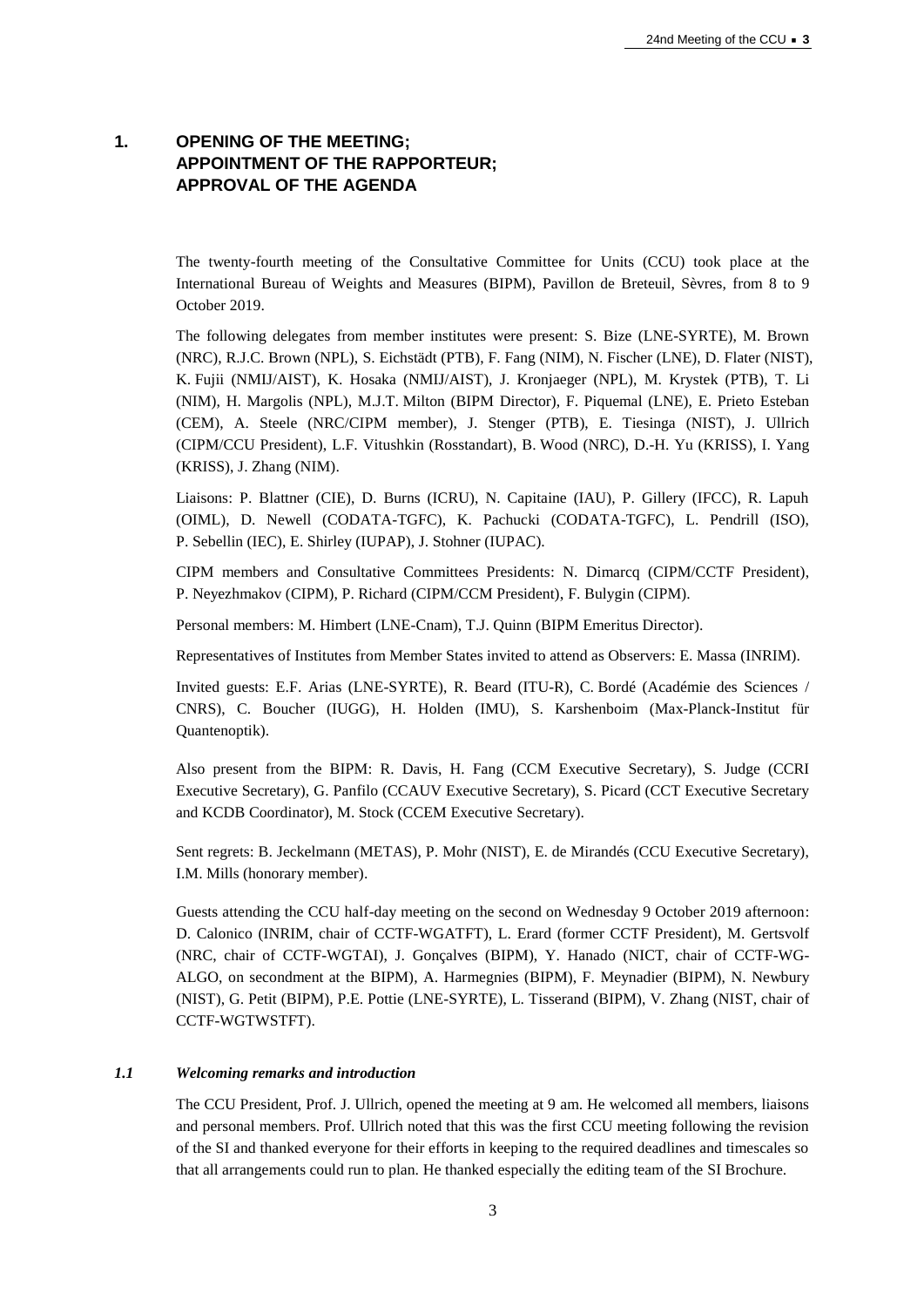Prof. Ullrich noted that the recent CGPM had been a historic event and it had been excellent to see such extensive global cooperation in action. He remarked that the metrology community should be very proud of all that it had achieved in order to make redefinition of the SI possible.

#### *1.2 Welcome from the BIPM Director*

The Director of the BIPM, Dr M. Milton, welcomed participants to the BIPM and to the CCU meeting. He also thanked participants for all that had been done to achieve redefinition of the SI. Dr Milton remarked that this was the beginning of a new era for the CCU. Dr Milton also thanked Dr M. Stock for stepping in as CCU Executive Secretary whilst Dr E. de Mirandés was away from the BIPM.

At this stage Prof. Ullrich initiated a round table self-introduction of all participants.

#### *1.3 Approval of the agenda*

Prof. Ullrich recommended approval of the agenda noting that under any other business there would be discussion of INRIM's application for membership of the CCU and NSC-IM's application for ongoing observer status of the CCU. Prof. Ullrich also noted that a further discussion of a proposed CCU working group on terminology, expected to be initiated during point 7 on the agenda, may be reopened under this item. With these amendments the agenda was approved.

### *1.4 Appointment of a rapporteur*

Prof. Ullrich proposed Dr R. J. C. Brown as the rapporteur for the meeting, thanking him for his report of the 23rd CCU meeting; Dr Brown agreed.

## *1.5 Update from the CIPM*

 $\overline{a}$ 

Prof. Ullrich provided participants with an update on activities within the CIPM. The most notable point had been approval of Resolution 1 at the recent CGPM, approving the revision of the SI. The CGPM had also seen the election of new CIPM members. At this point Prof. Ullrich thanked Dr B. Inglis for his presidency of the CIPM from 2010 to 2019.

Prof. Ullrich also acknowledged the work of the CIPM Task Group for Promotion of the SI, especially Mrs F. Auty (NPL). Whilst the group had now been closed, its work having been completed, Prof. Ullrich stated that the individuals involved had nonetheless been encouraged to continue with their efforts in publicizing the SI.

Prof. Ullrich highlighted the new CC Presidents and the new chairs of CIPM WGs that had been appointed. In particular Prof. Ullrich highlighted that a new CIPM WG on 'unit' had been formed. The chair (Prof. Ullrich) had been asked to propose terms of reference for the group to the next meeting of the CIPM. Prof. Ullrich stated that he expected the group to deal in particular with the definition of 'unit' in the SI Brochure, but also that its remit might broaden to discuss other important metrology terms, especially those used in legislation. Prof. Ullrich mentioned again that, related to this, a new CCU-WG on 'terminology' would be discussed under any other business.

Prof. Ullrich recalled that the CIPM had decided to adopt the same definition of consensus for decision making that was used in the ISO/IEC Directives  $\frac{1}{1}$ , namely, "General agreement,

<sup>&</sup>lt;sup>1</sup> ISO/IEC Directives , Part 1, Consolidated ISO Supplement – Procedures specific to ISO, 2019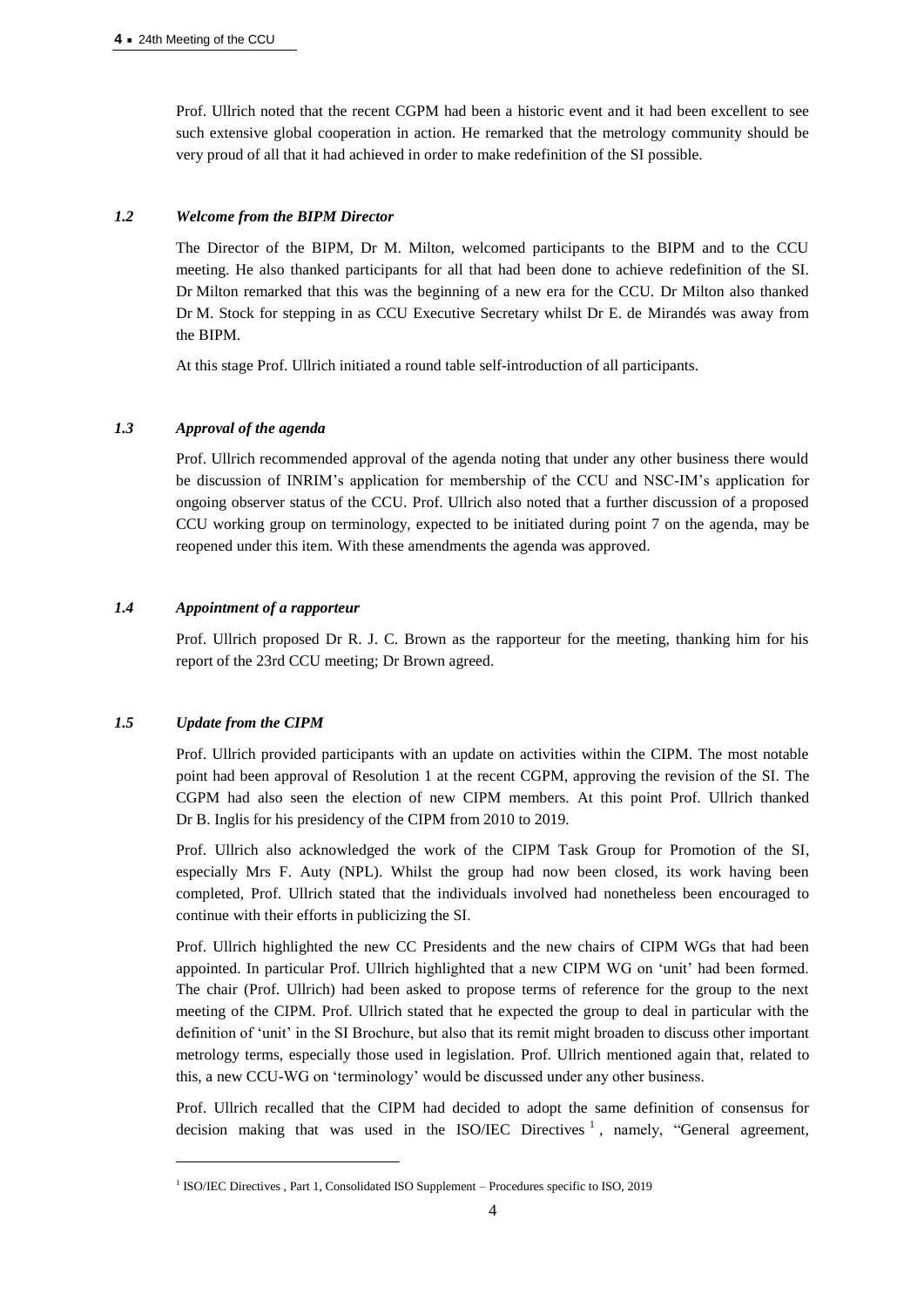characterized by the absence of sustained opposition to substantial issues by any important part of the concerned interests and by a process that involves seeking to take into account the views of all parties concerned and to reconcile any conflicting arguments. Consensus need not imply unanimity." Prof. Ullrich stated that CIPM-D-01 had been updated accordingly. If no consensus is reached then the CC President should report this back to the CIPM. Prof. Ullrich also noted the intention for CIPM-D-01 to be updated so as not to make any reference to voting taking place.

Prof. Ullrich reported on several CIPM decisions that could be of interest for the CCU, in particular the decision to accept LNE as a member of the CCU, remarking that now the CCU had adopted the same criteria for membership and participation in meetings as all the other CCs.

## **2. PRESIDENT'S REPORT**

Prof. Ullrich began by reviewing the decisions of the 23rd meeting of the CCU. Under Decision 2 he confirmed with Dr D. Newell that the measurement of the Boltzmann constant *k* by the Russian research group had not been included in the final CODATA adjustment since it had been submitted too late (it was noted that it would have made no material difference to the final numerical value anyway).

Prof. Ullrich noted that the change to liaison status has been communicated to those CCU participants who were affected but commented that in reality there was little working difference between membership and liaison status, especially since references to voting were to be removed from CIPM-D-01. At this stage Dr D. Flater remarked that voting is the mechanism by which consensus is measured and so he did not see the advantage in ruling out voting. Prof. Ullrich replied that the nature of the CCs was consultative and not necessarily decision making, the aim being to canvass opinions from participants. If there was no consensus amongst participants then this would be reported to the CIPM.

Prof. Ullrich then noted some late changes that had been made to the draft of the 9th SI Brochure prior to publication. The main change related to the decision by the CCU (via an e-mail vote) was to revert to the text used in the 8th SI Brochure to explain the concept of unit. Prof. Ullrich stated that this issue had prompted the CIPM to initiate its task group on unit, which first met in June 2019, with the initial recommendation that the CCU should create its own working group on terminology. At this stage Dr RJC Brown asked what the interaction of such a working group would be with the JCGM-WG2 on the VIM. Prof. Ullrich replied that from his perspective the working group would provide the CIPM with a more concise and direct view of the issues from a CC perspective. Dr S. Karshenboim and Mr P. Sebellin were unclear as to the order of precedence of these groups and whether decisions made by the CCU working group could be directly incorporated into the SI Brochure or whether these first needed to be agreed with JCGM-WG2. Prof. Ullrich was of the view that the first step was for the working group to bring a consensus to the CIPM, this would then be taken to the JCGM-WG2 for agreement, and then it could be included in the SI Brochure.

Other comments on the draft 9th SI Brochure had been received at a late stage. Not all of these were accepted. However, a few minor errors were noted, mostly carryovers from the 8th SI Brochure. In particular the change of description of the Avogadro constant from a conversion factor to a proportionality constant was significant. A further comment concerning the definition of the elementary charge was being considered in more depth by the CCU Working Group on Strategy.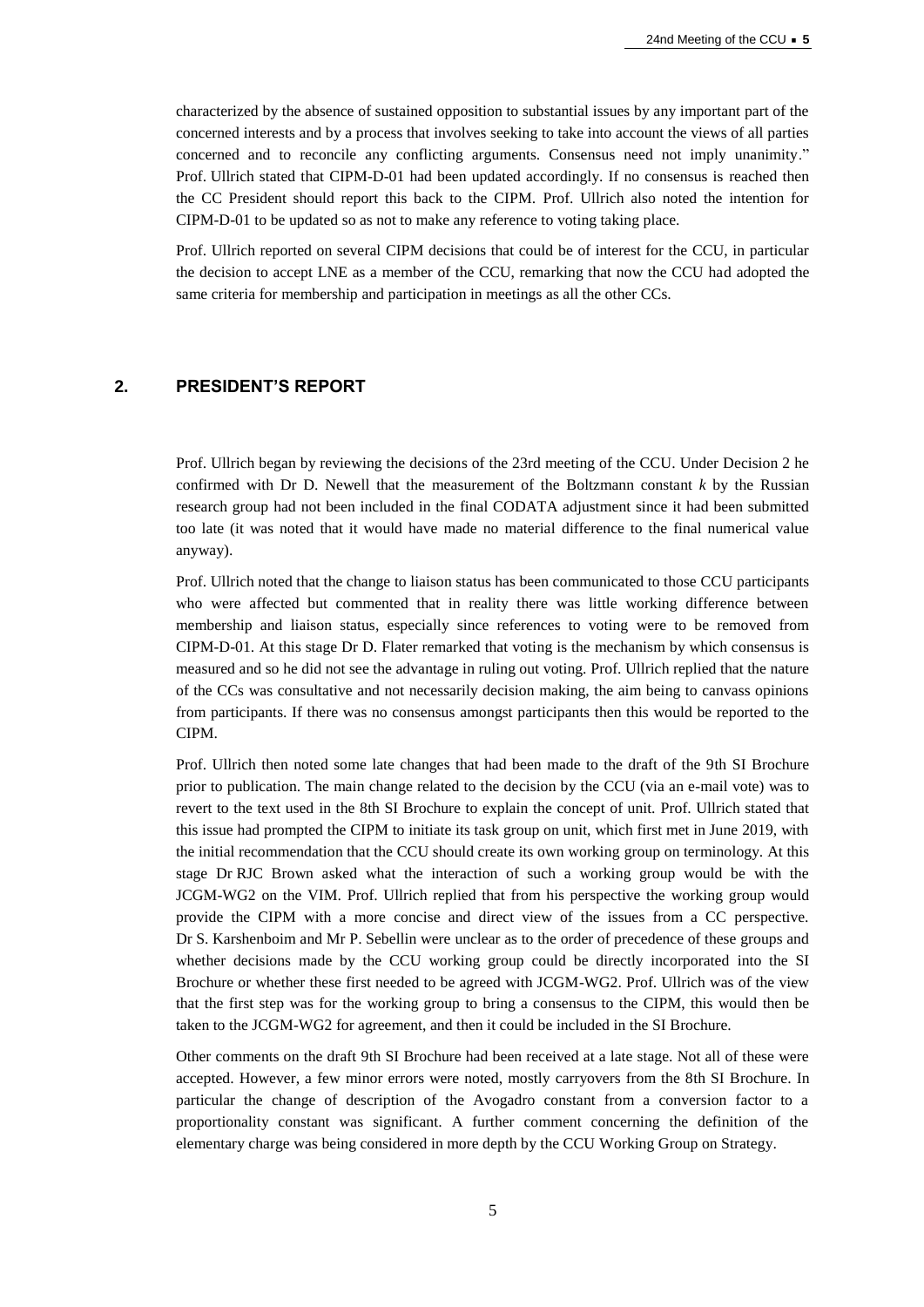Prof. Ullrich reported of the reconstitution of the CCU Working Group on Strategy, stating that the group had met in January 2018 and in January 2019. They had already been very effective in helping to prepare the agenda for the current CCU meeting. The CCU approved the terms of reference for the CCU Working Group on Strategy with no further comments. Prof. Ullrich noted that if anyone, upon further reflection, had other comments the topic would be revisited under point 11.

#### **3. CODATA TGFC REPORT ON THE 2018 CODATA ADJUSTMENT**

Dr Newell presented the first adjustment since the SI revision. He noted the change in the adjusted variables. Since the Planck and molar gas constants, *h* and *R*, are no longer adjusted, the muonic-Deuterium and muonic-Hydrogen Lamb shift variables have been introduced in their place. Dr Newell showed that many constants now have exact numerical values. He explained the variance weighted least squares procedure that treats uncertainties of, and correlations among, input data and explained that uncertainties in theoretical models are now included as additional data. No data had been removed, but several expansion factors have been used to deal with discrepant data. It was noted that there was new data available for the gravitational constant, *G*, plus a re-evaluation of an existing data point. This had yielded a new value for *G* with a relative uncertainty of  $2.2 \times 10^{-5}$ . New data was also available for the fine structure constant, α, and the latest CODATA value had a fractional uncertainty of 1.5  $\times$  10<sup>-10</sup>. Dr Newell remarked how dramatically the relative uncertainty of  $\alpha$  had decreased over time, observing its own 'Moore's Law'.

Dr Newell continued to explain that for the first time the CODATA adjustment had included the experimental measurements of the 2s to 2p transition frequency (Lamb shift) for muonic hydrogen and deuterium. It was noted that this data constrains the value of the proton radius. Furthermore, new measurement and theoretical data for hydrogen and deuterium spectroscopy had also helped to provide new determinations of the Rydberg constant,  $R_{\infty}$ . Dr Newell elaborated that this seemed to have provided a solution to the proton radius puzzle – the discrepancy between proton radius measurement obtained from muonic-H and regular H-spectroscopy. With the inclusion of the new muonic data the values for the Rydberg constant and proton radius are less correlated. The Rydberg constant was now known with relative uncertainty of  $1.9 \times 10^{-12}$  and the radius of the proton was 0.8414(19) fm.

Dr Newell concluded by stating that the CODATA TGFC felt it was very important for specific constants to clearly state what units were being used for their expression (for instance the Planck constant and the reduced Planck constant), and in some cases this meant elaboration of the unit meaning in a footnote (for instance for the Rydberg constant and Compton wavelength) to avoid misunderstanding. Dr RJC Brown commented that this extra information and a full description of the quantity being expressed is very useful for users.

## **4. REPORTS FROM THE CONSULTATIVE COMMITTEES**

#### *4.1 Consultative Committee for Amount of Substance: Metrology in Chemistry and Biology (CCQM)*

Dr RJC Brown reported on behalf of the CCQM President, Dr Sang-Ryoul Park. The main activities relevant to the CCU since the last meeting had been undertaken by the CCQM *ad hoc* Working Group on the Mole. The working group had the remit to: draft a *mise-en-pratique* for the realization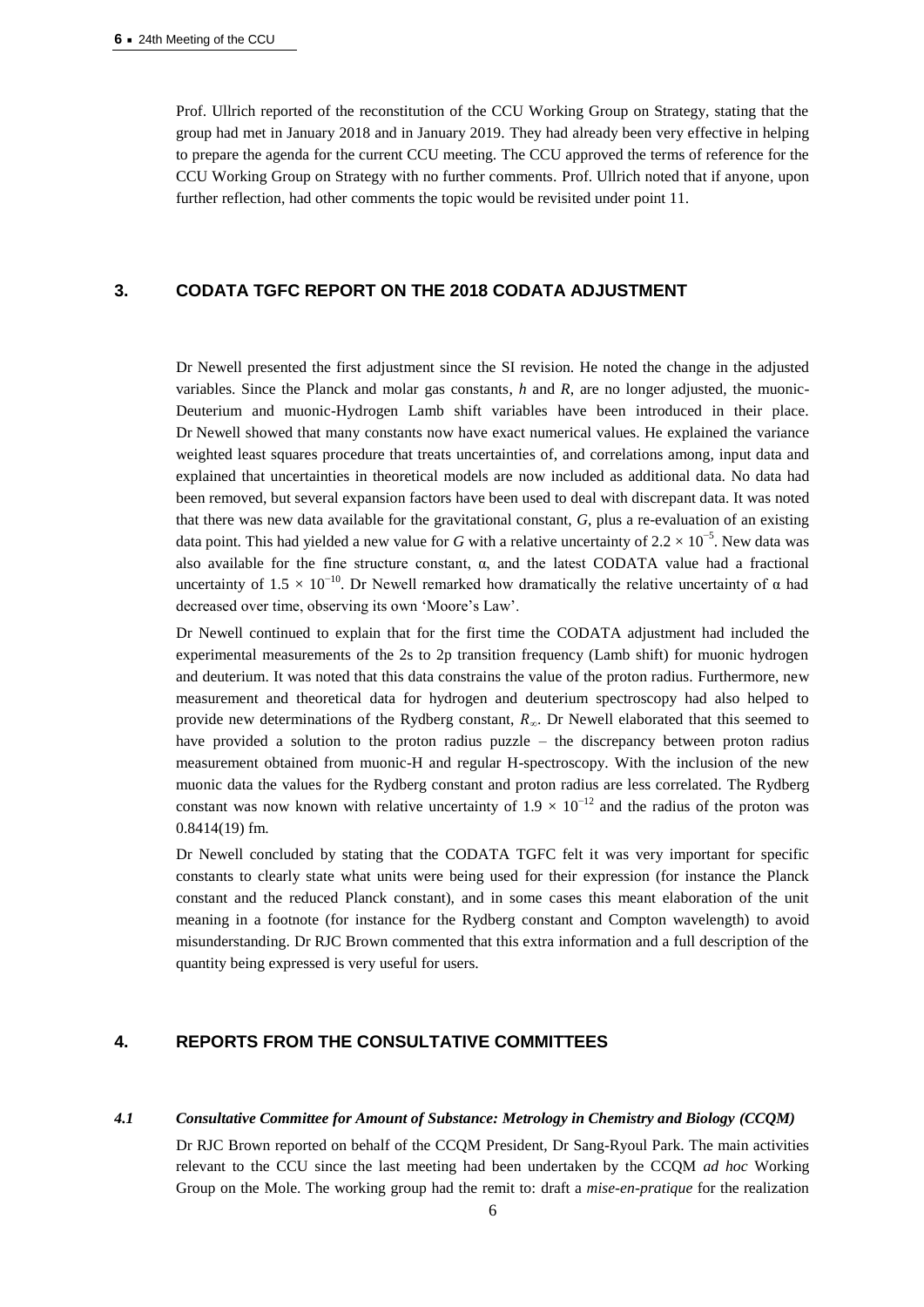of the mole, respond to the CCU draft of the 9th SI Brochure, engage with IUPAC activities, discuss and draft a new definition of the mole considering the opinions of the relevant stakeholders, and create awareness of redefinition of the mole. Dr RJC Brown explained the close cooperation between the CCQM and IUPAC in coming to an agreement on the wording for the definition of the mole in the revised SI. The final definition had been agreed by the CCQM at its April 2018 meeting. The working group had then turned its attention to revision of the *mise-en-pratique* which had required: incorporation of the Avogadro experiment, coordination with the CCM (considering the *mise-enpratique* of the kilogram), ensuring continuity with the existing *mise-en-pratique*, adding guidance for dealing with small numbers of entities, and ensuring continuity with the previous definition (in particular explaining the newly acquired uncertainty in the molar mass constant). The new *mise-enpratique* was approved by the CCQM at their April 2019 meeting. Dr RJC Brown went on to explain that the working group has subsequently been engaged in dissemination of the new definition through a variety of peer-reviewed papers, trade journal articles, presentations, webinars and website material with the aim of reaching the widest possible base of stakeholders. Dr RJC Brown concluded by mentioning two other CCQM activities of relevance to the CCU. Firstly, the work the CCQM is doing to remove the traceability exception in the CIPM MRA on isotope ratio measurements (which are currently traceable to internationally agreed references). Secondly, the review paper that the CCQM published on method-defined measurands. This paper defines requirements to be met for these measurands to be eligible for CMC claims and, importantly, concludes that results expressed in SI units with metrologically valid methods may be considered SI traceable (including counting quantities). Dr P. Blattner asked whether the mole could be used with photons. Dr RJC Brown said that it could since the photons would be considered as elementary entities. Prof. J. Stohner agreed, citing the practical example of photochemical reactions.

#### *4.2 Consultative Committee for Mass and Related Quantities (CCM)*

Dr P. Richard, President of the CCM, provided an update. He started by highlighting the CCM-CCU roadmap to redefinition of the SI which was now complete. He thanked everyone for their help in meeting the deadlines on the plan. Dr Richard noted that the April 2018 CCM had approved the final version of the *mise-en-pratique* for the kilogram, and that the May 2019 meeting of the CCM had produced a detailed note on the dissemination process after redefinition of the kilogram and approved the creation of a single working group for mass. Dr Richard continued, reporting that the BIPM had prepared a note on the impact of the redefinition of the kilogram on BIPM mass calibration uncertainties. The first key comparison of realization experiments will start soon and is expected to be finished in April 2020. Dr Richard congratulated the BIPM for the excellent recent results obtained with their Kibble balance.

#### *4.3 Consultative Committee for Electricity and Magnetism (CCEM)*

Dr Stock presented on behalf of the CCEM President, Dr G. Rietveld. He reminded participants of the change to electrical metrology upon revision of the SI, noting that quantum electrical standards had now been 'brought into the SI'. He explained the small step changes that had resulted to voltage (+0.1 ppm) and resistance (+0.02 ppm) values. The CCEM had produced two important guidance documents, one on the *mise en pratique* for the ampere and one on implementation guidelines for the revised SI. Dr Stock concluded by reporting that two CCEM working groups had been closed now that redefinition was achieved: the CCEM Working Group on Proposed Modification to the SI (which prepared guidance documents) and the CCEM Working Group on Electrical Methods to Monitor the Stability of the Kilogram (which oversaw and coordinated the development of Kibble balances). He noted that the Kibble balances are now under the responsibility of the CCM, but that the electrical community retains an important role as a service provider for the Kibble balance community.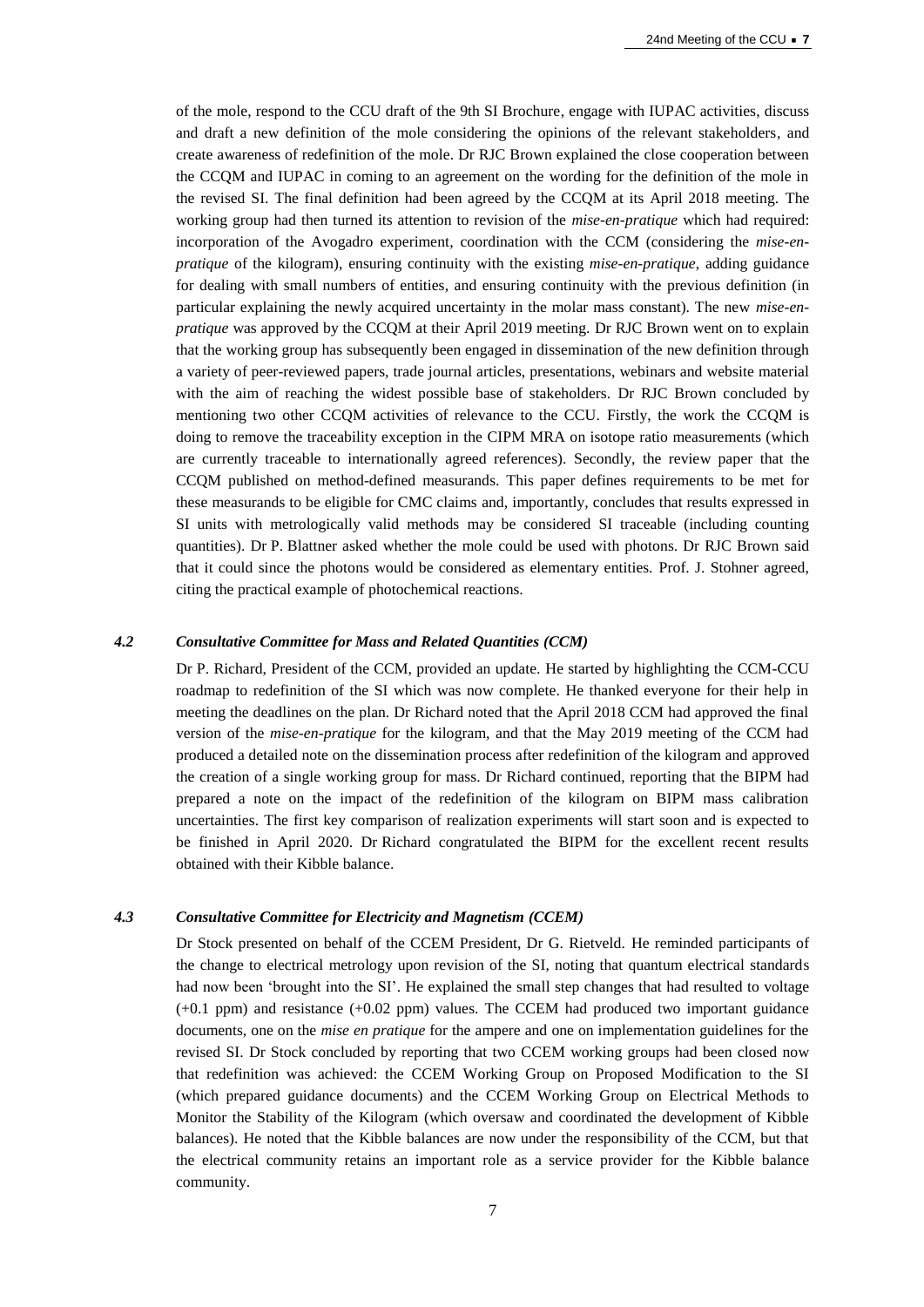Dr E. Shirley asked whether the size of the electronvolt had changed. Dr R. Davis noted that the electronvolt, which of course is not an SI unit, now has exact conversion to joules but that in any event users had never worried about this uncertainty prior to redefinition.

#### *4.4 Consultative Committee for Thermometry (CCT)*

Dr S. Picard presented on behalf of CCT president Dr Y. Duan. It was noted that at the point of redefinition the triple point of water had acquired a new uncertainty. The CCT had produced a *miseen-pratique* with several primary thermometry methods for realization specified (acoustic gas thermometry, radiometric thermometry, polarizing gas thermometry, Johnson noise thermometry). However, it was important to note that the ITS-90 scale continued to be used and was still valid and in Dr Picard's opinion this would continue to be the case for the next 10 years. Present activities in the CCT were aimed at developing further these primary methods. Dr Picard also noted that the recent ban on the transport of mercury caused a problem for one of the fixed points of ITS-90 and also for extrapolation between fixed points. Dr Picard concluded by stating that the education around the new definition was a priority since this was much more abstract than the old definition. Prof. Ullrich asked whether, if traceability was required, one would now need to apply extra uncertainty to a measurement based on ITS-90. Dr Davis replied that in fact there were no changes to the uncertainty of the fixed points apart from at the triple point of water, which now has an uncertainty in the SI, but not in the ITS-90.

#### *4.5 Consultative Committee for Time and Frequency (CCTF)*

Dr N. Dimarcq, President of the CCTF, reported on the thematic organization of the CCTF working groups and the major topics currently under consideration. These major topics are: redefinition of the second, increasing the role of secondary frequency standards in the construction of atomic time scales and the emergence of optical time scales, leap seconds, promotion of the benefit of UTC to the international scientific and industrial communities, and GNSS time scales and traceability to UTC. Dr Dimarcq reviewed the number of primary and secondary frequency standards reporting to the BIPM.

Dr Dimarcq highlighted the complimentary roles that the CCU and CCTF would have to play in any future redefinition of the second, in particular in recognizing the possible effect on other units. Dr Dimarcq concluded by highlighting his statement to the CCU on the role of relativity in time and frequency metrology. He stated that it is properly managed in scientific and industrial applications and the present implementations of special and general relativity are compatible with uncertainties of  $1 \times 10^{-18}$  (relative) in frequency (for clocks) and 1 ps in time (for time transfer), assuming some key parameters (gravity potential, velocity) are known at an adequate uncertainty level. The validity beyond this level has still to be studied and the improvements on the theoretical sides will be linked to the improvements in clocks and transfer techniques. Dr Shirley asked about the effect of a redefinition of the second on other units, mentioning that now we use fundamental constants for definitions, what was the real consequence. Dr Dimarcq replied that any effect would be very small as the second was realized with a much lower uncertainty than any of the other units. Prof. Ullrich noted that the effect of special relativity had come up in the CCU WG on Strategy with reference to experiments performed over macroscopic distances using interferometers, such that the local approximation to general relativity does not hold anymore.

#### *4.6 Consultative Committee for Ionizing Radiation (CCRI)*

The CCRI Executive Secretary, Dr S. Judge, reported on behalf of the CCRI and CIPM President, Dr W. Louw. He began by explaining the complex arrangements for controlling quantities and units in ionizing radiation, highlighting the advisory role of the International Commission on Radiological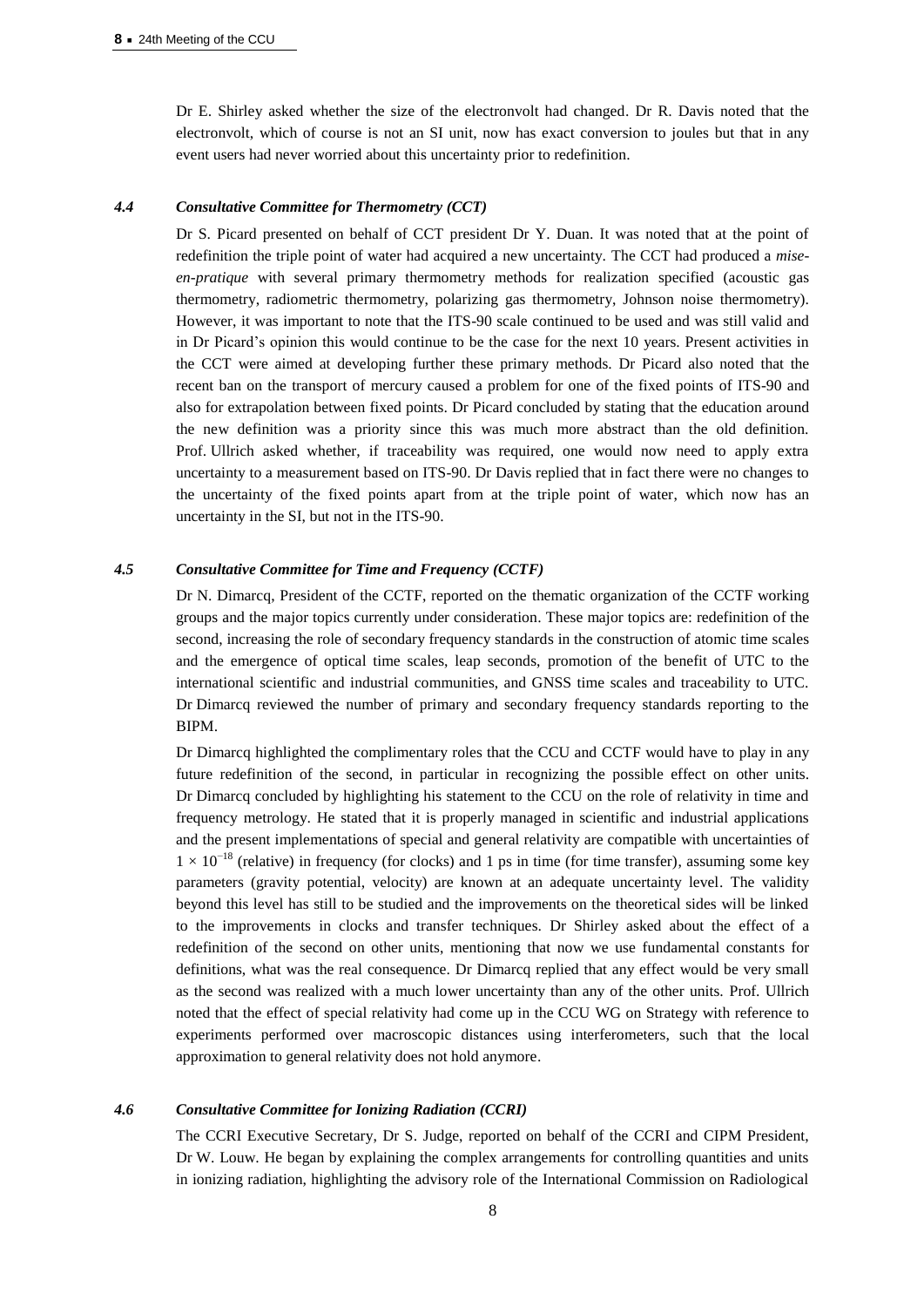Protection (ICRP), the recommendations received from the International Commission on Radiation Units and Measurement (ICRU), and the implementation by the CCRI of decisions of the CGPM and CIPM. He continued, mentioning that the recent introduction of ICRU 90 had been the most significant change in ionizing radiation in many years. This had provided new data that impacted primary standards and other changes to standards and uncertainties. Importantly the CCRI had coordinated the implementation of the report in order to maintain a harmonized international system. Dr Judge highlighted the very active programme of comparisons within the CCRI, matched only in number by the CCQM. Work to improve the efficiency of these processes had concentrated on faster procedures for receiving reports, consensus on an approach for interpreting CMCs and a new streamlined meeting structure. This work included a new user community-focused strategy including novel exercises such as comparisons of raw data and how it is analysed. Dr Judge went on to explain that radionuclide metrology relied on ionization chambers and that a new CCRI-CCEM collaboration was aimed at supporting the development of innovative new technology and instrumentation in this area. Dr Judge concluded that one of the main challenges for CCRI lay in the area of radiation dose measurement for radiopharmaceutical therapy and a new working group had been established to address these issues.

## *4.7 Consultative Committee for Photometry and Radiometry (CCPR)*

Dr Blattner reported on behalf of the CCPR President, Dr M. Rastello. He highlighted the new wording of the candela definition and also how the new defining constant,  $K_{cd}$ , provided an important link between a number of photometric and radiometric quantities. Dr Blattner also mentioned that there was a newly agreed human visual response function for mesopic vision.

It was noted that the revision of the SI had no discernible effect on radiometric measurements because the best uncertainties achieved in radiometric measurement were far higher than those associated with redefinition. One important effect had been the impact on CIE standard Illuminant A. This is defined via an ideal blackbody radiator with a specific temperature. To keep the spectral distribution unchanged the distribution temperature has to be changed each time the values of *h*, *c* and *k* change. The previous value, based on ITS-90, resulted in a temperature rounded to 2856 K. In the revised SI the value shifted by −46 mK, resulting in a temperature that would be rounded to 2855 K. (The uncertainty of the distribution of temperature measurements is about 5 to 10 K). The CIE now recommends a definitive value of 2855.5 K for the practical realization of Illuminant A. Dr Blattner concluded by highlighting possible new traceability routes for optical power linked directly to the kilogram using photon momentum and noted that some devices to test this idea had already been constructed.

Opening the discussion Dr Shirley asked whether the Illuminant A temperature change would affect the photometric industry. Dr Blattner replied that it would not because the distribution function had not changed, but that it was important to check what values of *h* and *k* were being used. Dr Milton clarified that the problem related to the change in the term *hc*/*k* in the equation governing the relative spectral distribution. Dr Steele highlighted that whilst ITS-90 is still being used by the thermometry community, the CCPR and CIE are moving towards traceability based on thermodynamic temperature. Referring to the possible new traceability routes for optical power Dr Newell remarked that is was probably best to measure force rather than mass, allowing the use of a Kibble balance for optical measurement in space. Dr K. Fujii asked whether these new methods of realization featured in the CCPR's *mise-en-pratique*. Dr Blattner replied that they did not, but this was a possibility for the future.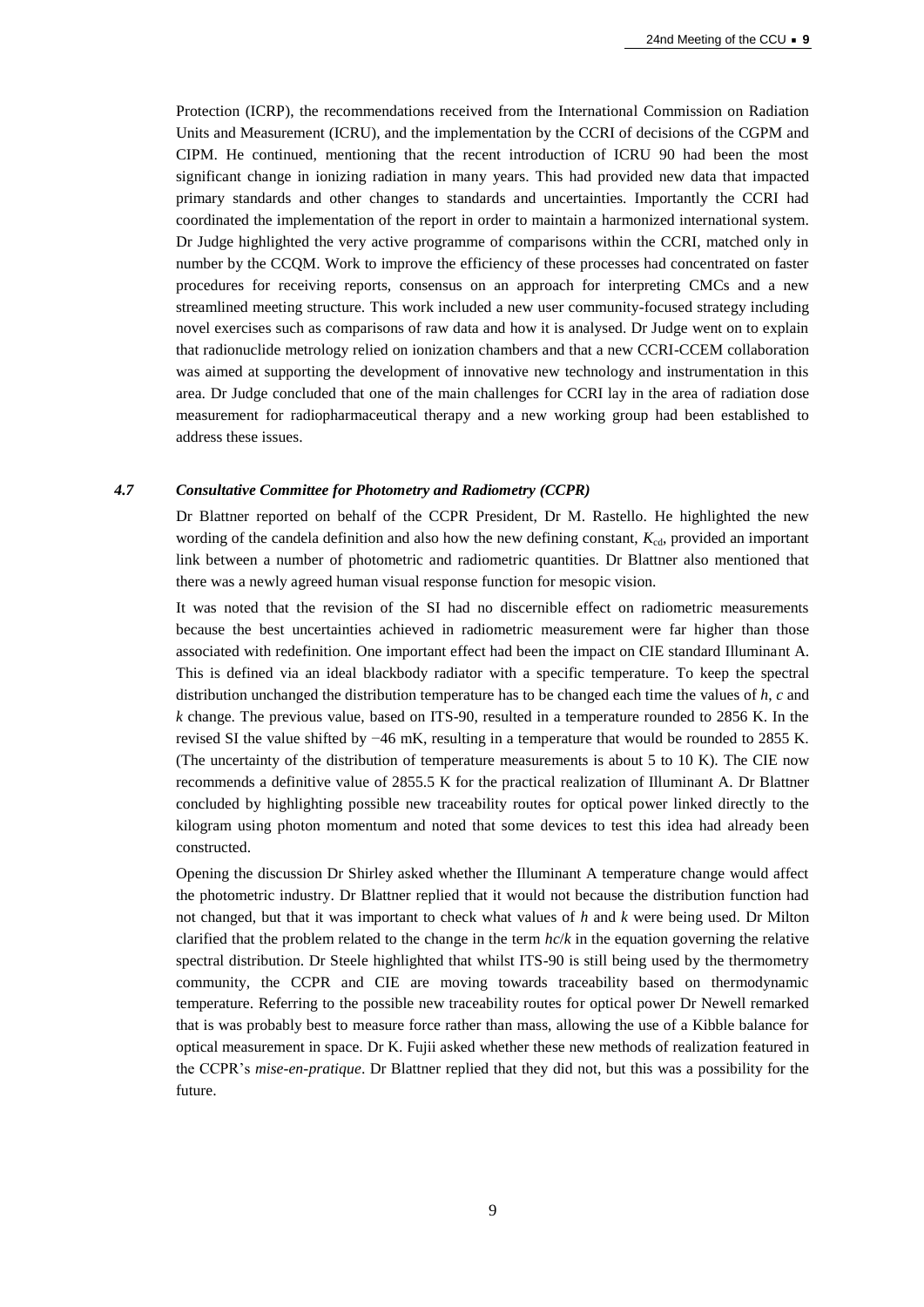## *4.8 Consultative Committee for Acoustics, Ultrasound and Vibration (CCAUV)*

Dr G. Panfilo presented on behalf of Dr T. Usuda, President of the CCAUV. The most notable issue had been the revision of the ISO 80000 series, in particular the parts relevant for the CCAUV: Part 8 (Acoustics), Part 3 (Space and Time, where the decibel and neper are defined amongst others) and Part 1 (Quantities and Units, which mainly gives the basic definitions for quantities; to a lesser extent units, where it mostly follows the VIM and the SI brochure). The FDIS of Part 8 had been rejected mainly because of the introduction of the units of neper into the formulae for levels of quantities, rather than decibels. As a result a joint task force was formed by ISO TC12 to enable wider consultation. A second FDIS was created by the task force and will have a further ballot within ISO and IEC. The 12th CCAUV meeting agreed to support the new FDIS and that members would also encourage support within their own national committees. One action from the CCAUV meeting had been to raise with the CCU the need for systematic communication with ISO TC12 for the future revision of relevant standards for units. It was noted that the BIPM already receives formal invitations to attend from ISO TC 12 and IEC TC 25. Dr Milton acknowledged this but stated that no one from amongst the BIPM staff was available to attend currently and wondered whether the CCU would like to send someone in order to respond to the invitation.

Prof. L. Pendrill remarked that the ISO 80000 revision process had increased liaison with the relevant committees and had highlighted the fact that the end user needs clear guidance on these topics. Dr M. Krystek added that logarithmic units are no longer in ISO 80000 Part 3, but these will be included instead in a new document under IEC TC25. Dr Steele proposed that many of these liaisons should be managed via the CIPM and CCU to ensure proper representation when liaising with third parties such as ISO and IEC and so as to know as soon as possible what is required, and that this was a topic for the CCU WG on Strategy. Prof. Ullrich agreed that this was a suitable topic for the CCU WG on Strategy.

#### *4.9 Consultative Committee for Length (CCL)*

Dr Panfilo presented on behalf of Dr I. Castelazo, President of the CCL. The main highlights had been the publication of the *mise-en-pratique* for the primary methods for the practical realization of the metre and the secondary methods for the practical realization of the metre in the domain of dimensional nanometrology using silicon lattice measurements. The CCL had also published an update to its strategy document and its guidance documents for CMCs after the last meeting held in 2018. Dr Panfilo mentioned that the "recommended values of standard frequencies for applications including the practical realization of the metre and secondary representations of the second" had been published on the BIPM website.

Mr E. Massa observed that the value of the silicon lattice spacing is an important input data for other experiments and the evaluation of the expected value is part of the work of the CODATA TGFC. Dr Newell replied that natural silicon lattice spacing has a relative uncertainty of  $1.22 \times 10^{-8}$ , but that if Mr Massa was referring to enriched silicon then this would be lower. Dr Karshenboim added that for these secondary methods the CCU and CCL should be clear and specific about what it is requested from CODATA TGFC, especially what they consider the natural abundance of silicon to be for the purpose of these secondary methods, since this can vary. Mr Massa agreed but also stated that the measurement of other parameters such as impurities was also of great importance. Dr B. Wood re-emphasized that the CCL should liaise with the CODATA TGFC to ensure their requirements are known and what values should be used, since during the last CODATA least squares adjustment many of these quantities had almost failed to be included.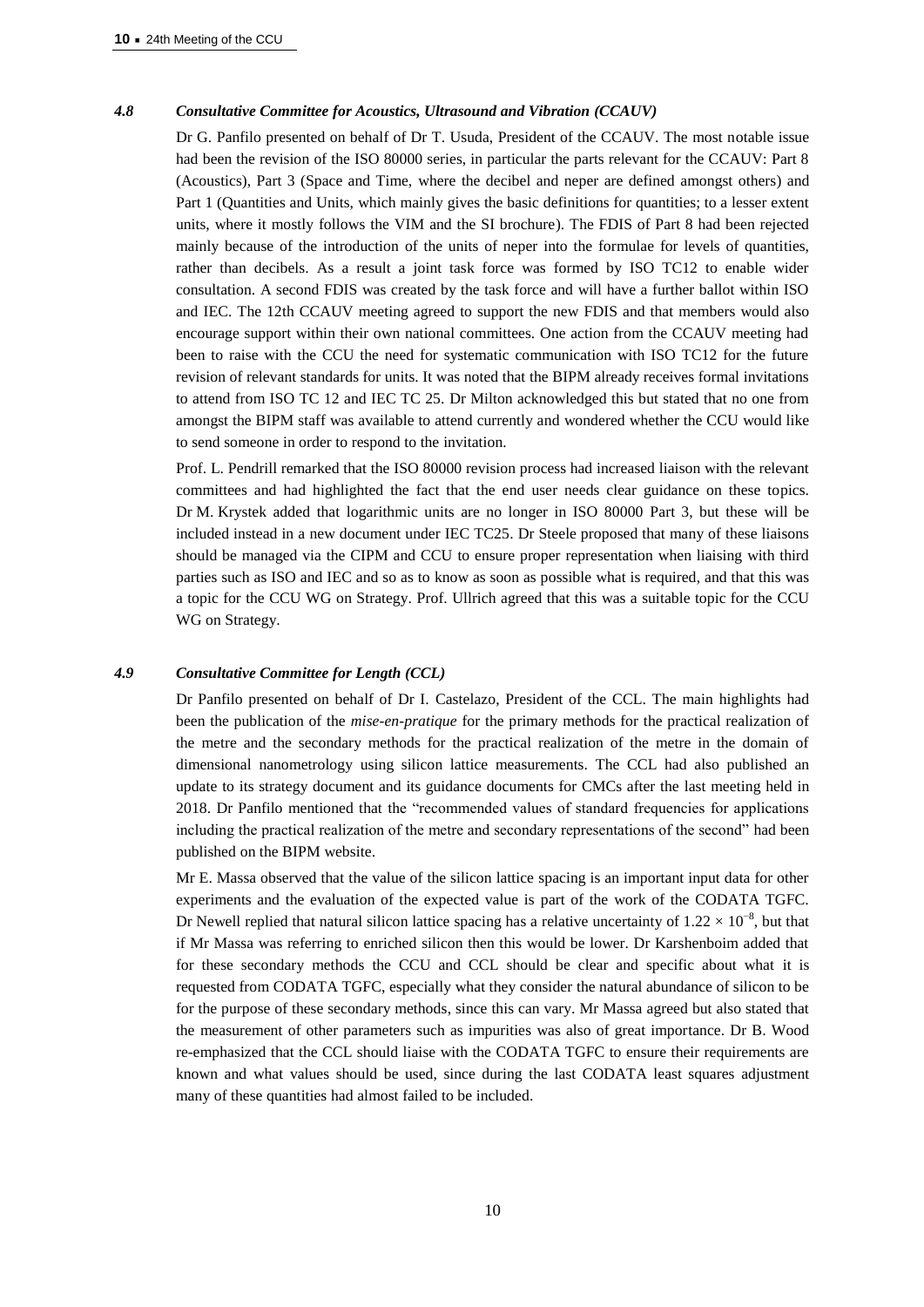# **5. COMMENTS ON WRITTEN REPORTS FROM OTHER ORGANIZATIONS AND INSTITUTIONS**

Prof. Ullrich thanked the organizations and institutions that had provided their written reports in advance of the meeting and remarked that the content had been very useful and informative. There were no further questions or discussions on these written reports.

# **6. QUESTIONNAIRE FOR CCU MEMBERS AND STAKEHOLDERS ON THE IMPLEMENTATION OF THE NEW DEFINTIONS OF THE SI**

Prof. Ullrich explained that the CCU now wished to gather information and feedback from National Metrology Institutes, liaison organizations and academic institutions on the way the revision was introduced, on the communication strategy, on the implementation as well as on experiences with innovations triggered by the revised SI. The outcome of this survey will be considered in planning the future BIPM communication strategy, in defining new directions that potentially should be followed by the BIPM, as well as planning for the redefinition of the second. This questionnaire consisted of three parts. Part A is dedicated to National Metrology Institutes, Part B to liaison organizations of the CCU and Part C to academic institutions. Prof. Ullrich invited comments on the proposed questionnaire.

Dr RJC Brown began by asking how it would be distributed, continuing that contacts at NMIs, DIs and liaisons were clear but that the plan for contacting academia was not so clear. Prof. Ullrich agreed this was a good question and this had not yet been fully resolved. He suggested that perhaps these could be reached successfully through liaisons with IUPAC and IUPAP in the first instance. In response to Dr Karshenboim asking why NMIs should have any problems with implementation since they are in charge of the process, Prof. Ullrich added that there should probably be an additional question to ask about legal implementation of the changes within each country.

Returning to the discussion about contacting academic institutions, Dr Milton asked what the motivation had been for engaging with academia directly, proposing that this was best dealt with through IUPAC and IUPAP. Dr Shirley saw value in asking the IUPAP C2 committee to be involved in this process, although Dr Krystek was concerned that there was not enough current activity in the IUPAP C2 committee to drive this forward in a timely manner. Dr Steele felt that this was an opportunity for colleagues previously involved in the CIPM Task Group on the Promotion of the SI to get involved, especially since many of these questions felt like they could be aimed more at the high school and secondary school level. He went on to suggest that there was a grouping of national scientific academies who could be engaged with as part of this process, and also that some engagement with policy and regulatory decision makers was also important. Prof. Stohner remarked that from experience, when contacting the national scientific academies about the redefinition of the mole the flow through to chemical societies, and therefore the response, had been very poor. Dr Steele identified that one of the main problems seemed to be that arrangements varied between countries. He proposed that a solution might be to take the questions on NMI/DI and liaison engagement forward and bring up the topic of engagement with academia at the forthcoming NMI Directors meeting in order to seek guidance. Prof. Pendrill proposed widening the stakeholder recipients of part C and that liaisons to the CCU might be able to help with this. ISO had a large stakeholder base that could be engaged as part of the discussions with academia. Mr Sebellin suggested similarly that IEC could ask members to reach out to universities at a national level.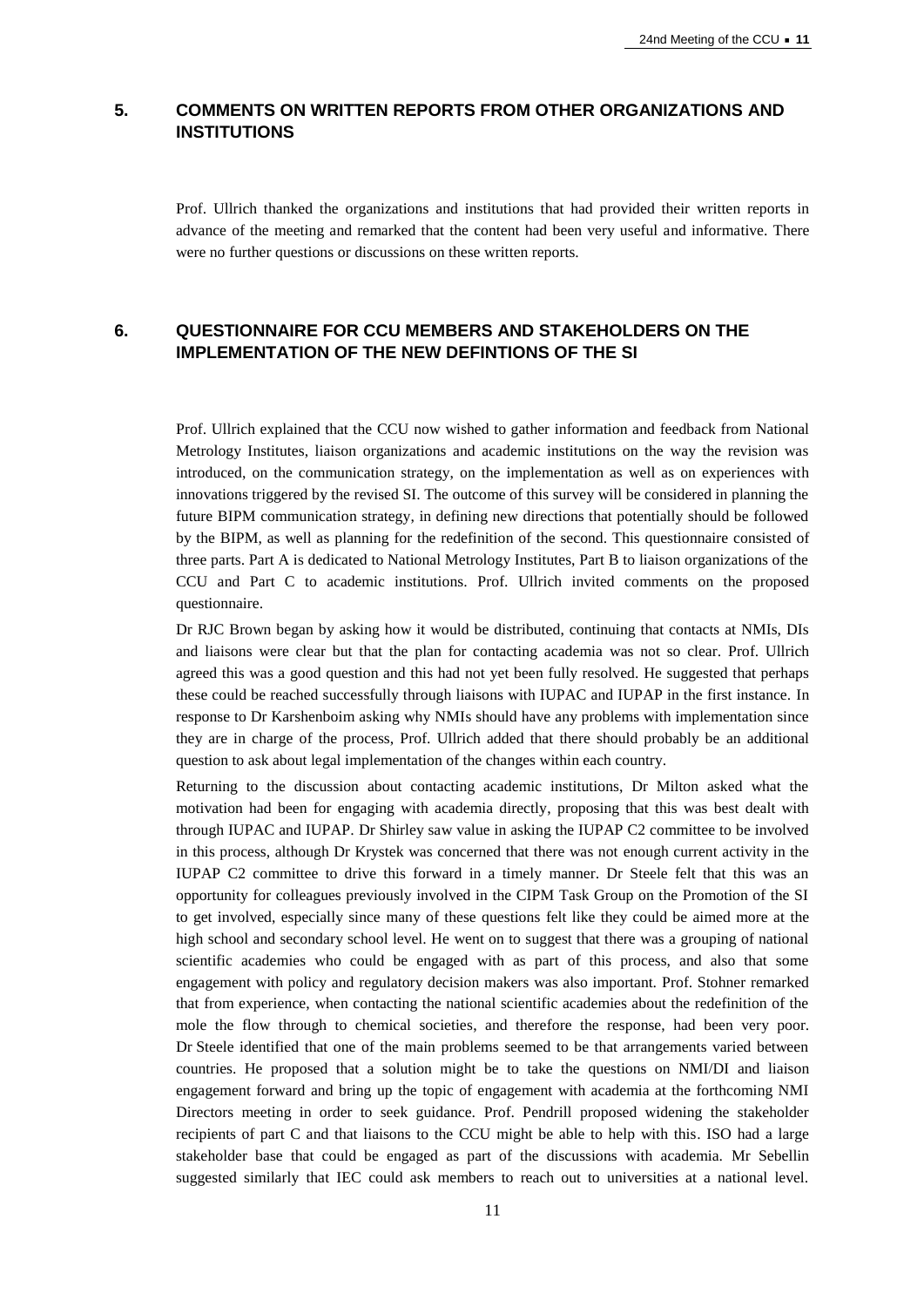Prof. P. Gillery added that it would be easy for the IFCC to distribute such a survey and obtain feedback from members, many of whom had direct interaction with end users. Dr Shirley remarked that the discussion had highlighted a general disconnect between NMIs/DIs and the academic community and CCU should think about how to improve the situation. Dr Karshenboim was of the opinion that academics did not engage with these processes because, in general, they did not worry about, nor were very interested in, the definitions or realizations of units.

Prof. Ullrich brought the discussion to a close noting that he would take the question of how to engage with academia and with OIML concerning legal implementation to the forthcoming CIPM meeting, and would discuss the distribution amongst NMIs and DIs at the NMI Directors meeting. He also invited liaisons to consider how they could help engagement with the academic sector.

## **7. DISCUSSION ON THE DEFINTION OF THE TERM "UNIT"**

Prof. Ullrich introduced the topic by stating that this followed on from the earlier discussions around changes to the SI Brochure. Four presentations had been offered by participants.

Prof. Pendrill began by highlighting the current work in ISO TC12 to revise the ISO 80000 series of standards. He saw this as a coordinated effort between ISO TC12, the CCU and JCGM-WG2 on the VIM, between whom there had been tripartite exchanges. Prof. Pendrill displayed some of the comments received from members who had objected to the change in the definition of unit, specifically that no rationale had been offered in the Technical Committee for redefining unit as the value of a quantity. Prof. Pendrill noted the timeline of the issue, highlighting that ISO TC 12 had made the decision early in 2018 (supported by 12 in favour, 1 against and 4 abstentions) to revert back to referring to units as quantities. In addition, this change was subsequently carried out when the 9th SI Brochure reverted back to the text of the 8th SI Brochure following a CCU electronic ballot later in 2018. Prof. Ullrich did not agree that there had been no rationale or explanation for the change, arguing that an open and transparent process had been followed.

Dr RJC Brown presented the NPL position. He began, notwithstanding earlier discussions about a CCU WG on terminology, that it was NPL's opinion that the definitions of units are owned by the CCU, but that definitions of terms are owned by JCGM-WG2 (even the term 'unit'). He remarked that last year when the CCU had held their electronic vote, the current position was supported 16-4 and that a clear consensus would be needed to change this. Dr RJC Brown considered that few if any scientific papers supported units as values of quantities, whereas well-argued papers support units as quantities (of objects). Dr RJC Brown acknowledged that much of the problem arose from the very subtle differences between the meaning of 'terms', 'concepts' and 'objects' and also the philosophical difference between definition, expression and explanation. Dr RJC Brown believed that the current definition maintained the important distinction between empirical knowledge about quantities of objects and mathematic knowledge about values of quantities; and that if units are considered as 'values of quantities' a circularity would arise. In conclusion Dr RJC Brown said that the NPL supported the *status quo*, or as a compromise a clarification of the SI Brochure, as suggested in L. Mari *et al* in their recent paper 'Measurement units as quantities of objects or values of quantities: a discussion' in *Metrologia* (2018, **55**(5), p716) on the subject.

Dr J. Stenger presented the PTB position. He began by comparing the proposed text of the 9th SI Brochure before it was changed back, and the text of the 9th SI Brochure as it now is. Dr Stenger stated that there was not a comprehensive discussion on this topic at the time because of the large number of other changes made to the SI Brochure at the same time. He argued that the current text introduces a logical contradiction, equivalent to stating, "a quantity is a value of a quantity", within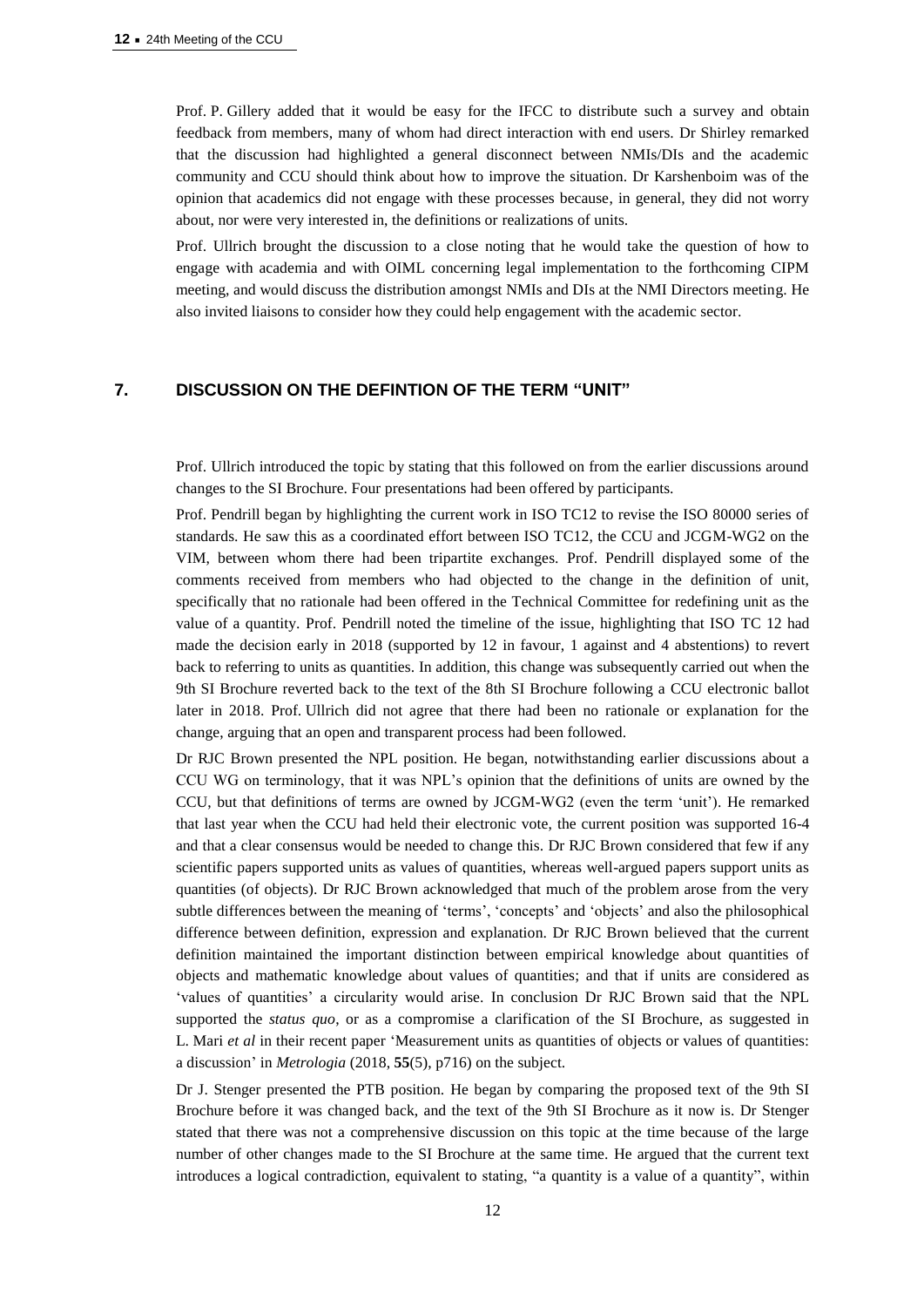the same sentence. Dr Stenger was of the opinion that the term "unit" should be owned by the BIPM, and not the VIM, because of BIPM's involvement in units themselves. He thought this was probably the case for other key metrological terms too. Dr Stenger concluded with a suggestion that since the SI Brochure is not just for metrologists but for all those interested in the SI, the BIPM should launch a survey to ask which of the sentences describing unit is logical and clear. The survey should not refer to the history of the area or specific supporters of either side.

Dr Krystek stated that in the revised SI all defining constants are 'quantity values' according to the definition in the VIM and that all base units now are defined by using products and quotients of these defining constants. Thus, according to the rules of mathematics, all units have to be 'quantity values'. He added that this is even more obvious after adding the number 1 in front of each base unit in its respective defining equation, as required by METAS some meetings ago. Therefore, today the SI brochure is logically inconsistent after reverting to the status of the 8th edition.

Dr E. Tiesinga presented on behalf of NIST. He began by proposing an improvement to the definition of unit, corresponding to a shortening/removal of the last sentence(s) in the current version of the 9th SI Brochure: "The value of a quantity is generally expressed as the product of a number and a unit. The unit is a particular example of the quantity concerned, which is used as a reference." Dr Tiesinga reminded participants that the SI Brochure is not intended to be a complete dictionary: rigorous, formal definition of terms often require more words and do not fit into concise sentences. He concluded with a few examples of usage highlighting the normal usage of 'quantity' and 'value of a quantity', often within the same equality. He also considered as an open question whether the SI redefinition had made a difference to these philosophical considerations.

Prof. Ullrich initiated a discussion on the topic. He stated his proposal for reaching consensus: suggesting that there should now be an open scientific discussion where personal views could be aired. The output of this discussion would point to the best way forward for a resolution of the issue.

Thus began a lengthy, and at times fractious, discussion of the topics concerned with the views expressed not indicating any movement towards consensus. Mr Sebellin began by stating his view that the VIM controls definitions and is the forum to establish a coherent position. Prof. Ullrich was concerned that only one member of the JCGM-WG2 (VIM) was formally representing the views of the Metre Convention, adding that the CIPM still needed to come to consensus about the ownership of these issues. Dr Steele agreed that it was a good idea to seek informed opinion, and that this meeting report would serve as a good starting point to gain the views of other institutes. Dr Blattner was concerned not only about the definition of unit but also how we explain the realization of a unit. Dr Stenger replied that realization is simply the materialized reference of the unit, and he was not sure it was relevant to this current discussion. Dr RJC Brown drew participants' attention back to the paper by L. Mari<sup>2</sup> et al in *Metrologia*. Whilst the paper favoured the description of unit as a quantity it recognized why confusion could occur and gave a very detailed background to the arguments. Dr RJC Brown strongly recommended consideration of the compromise text proposed at the end of the paper for consideration: "The quantity Q of an object a (for example a phenomenon, a body, or a substance),  $Q_a$ , is generally expressed as the product of a number  $\{Q\}$  and a unit  $[Q]$ . The unit  $[Q]$  is an example of the quantity Q which is used as a reference, and the number  $\{Q\}$  is the ratio of the quantity  $Q_a$  to the unit  $[Q]$ ". Dr RJC Brown highlighted the concept of 'quantity of an object', which would help to bridge the gap between empirical knowledge about quantities of objects and mathematic knowledge about values of quantities, which he proposed was the current source of disagreement and misunderstanding in the CCU.

Dr M. Himbert stated that some issues were language related, in particular 'value of a quantity' was never used in French and 'magnitude' was also not used often in French in a similar way to its use in English. Magnitude may be expressed as a number and a reference in English but a similar expression

 $\overline{a}$ 

<sup>2</sup> Luca Mari *et al* 2018 *Metrologia* **55** 716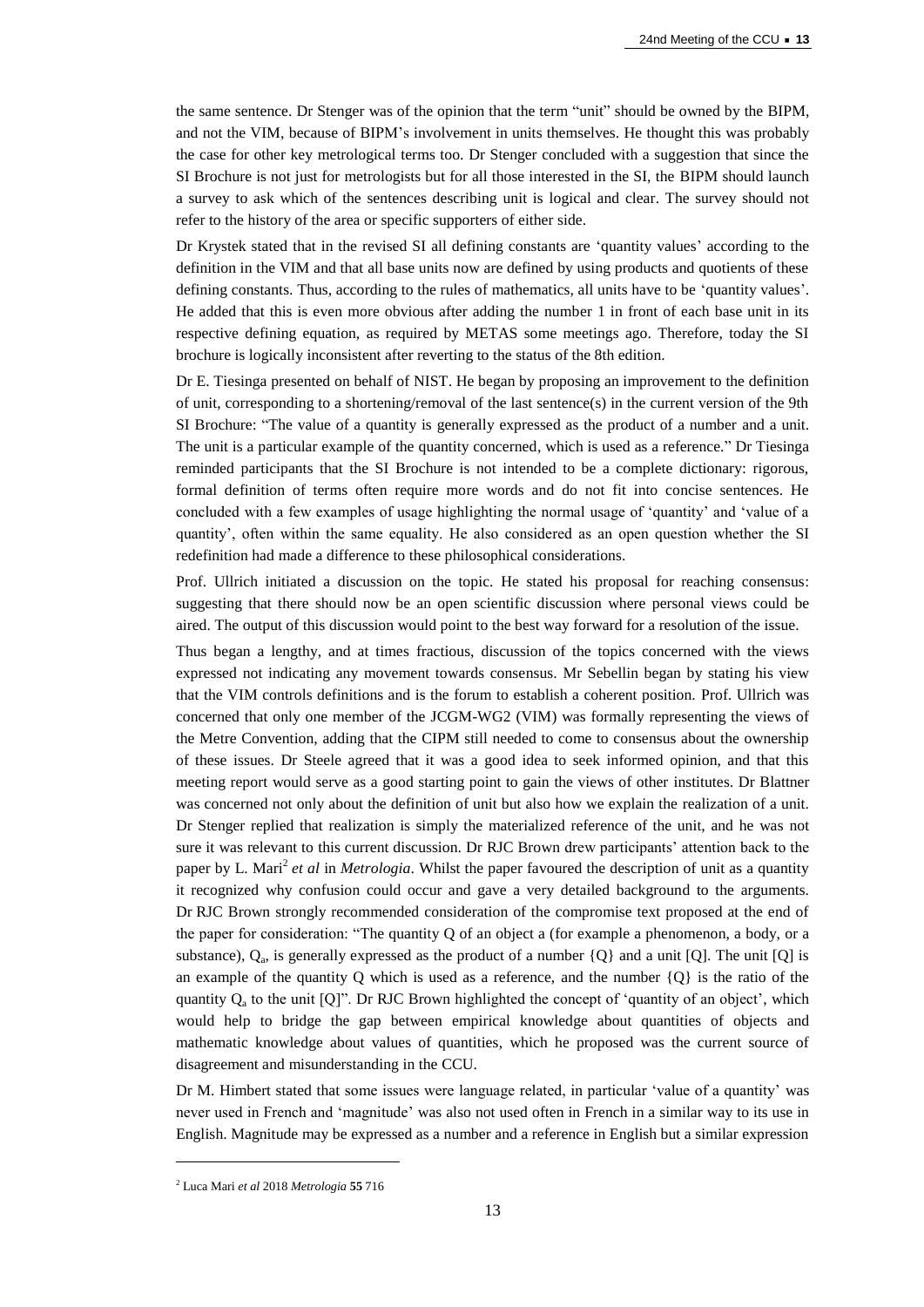in French is not possible. This makes the communication of concepts between languages particularly difficult. Prof. Ullrich agreed stating that the English and French versions of the VIM were not coherent on this topic and this also remains a problem. Dr Stock felt that the disagreement was more fundamental and related to understanding of quantity. He gave the example that some in the room thought that the speed of light was a quantity whilst others felt this was the value of a quantity. Dr RJC Brown stated that this could depend on the exact context of its usage and expression, referring again to the different cases explained in the paper by L. Mari. Dr T. Quinn thought that such definitions must reflect normal usage as closely as possible. He was in favour of reverting to a description of unit as the value of a quantity, as was Dr Krystek who said that in the past the term 'quantity' usually was unconsciously used with the meaning of what we today call 'quantity value', which did not exist until it was introduced by the VIM. Dr Quinn added that he had been a member of the VIM committee when the definition for quantity value was introduced and had objected at the time because it went against ordinary usage. Prof. Pendrill felt that if the work of the VIM was being discussed then a VIM representative ought to be present. Dr Krystek added that Julius Wallot, when introducing the 'quantity calculus', understood 'quantity' in the way 'quantity value' is defined in the VIM today. Dr Krystek elucidated that considering the equation  $Q = \{Q\} [Q]$  it follows from mathematical logic that if the left-hand side represents a quantity value then the unit is a specific example for a value of a quantity. If, however, and that would be feasible as well, the left-hand part specifies a quantity, then the unit is a specific example of a quantity, but with the historical meaning used by Wallot. If the preference is that 'unit' is a 'quantity', the term 'quantity value' is dispensable and the definition of 'quantity' in the VIM must be changed accordingly. Otherwise it must be admitted that 'unit' is a 'quantity value' and the definition of 'unit' in the VIM needs to be changed accordingly. Both would be feasible, but one has to decide one way or the other.

Dr Flater noted that 'quantity' has multiple meanings in different contexts and that this was part of the problem. He also believed that in French 'grandeur' was selected specifically to allow a similarly ambiguous meaning. Dr E. Prieto Esteban stated a similar issue existed in Spanish. He also stated his opinion that it was not possible to separate number from unit (i.e. 1  $\Omega$ , 1 V, etc) because it was a reference property. Dr Stenger suggested a footnote to the text of the SI Brochure explaining that there may be different terminology and interpretations that are language dependent.

Prof. Pendrill stated that the CCU should keep to the meaning of Q, for quantity, in the equation  $Q =$ {Q}[Q] as used originally by Maxwell. Dr Krystek disagreed that Maxwell used this equation, always quoted as 'Maxwell's equation', but who had never written it. Instead it came from Julius Wallot, the originator of the quantity calculus, and its content was also used by him in a German standard in 1931. He further claimed that the current VIM definition was not in line with the equation in any case. Prof. Pendrill replied that Maxwell wrote very clearly in English what was intended by this equation – writing for instance in the 1873 transactions: 'If *l* is the numerical value of a length, it is understood to be expressed in terms of the concrete unit [L], so that the actual length would be fully expressed by *l* [L]' – and this should be what was used. Dr Krystek answered that he knows what Maxwell has written, but that Maxwell never defined the term quantity and thus we cannot not know what he really meant. Drs Krystek and Quinn each felt that the original meaning of 'quantity' was number and reference.

Changing the direction of the discussion Prof. Ullrich asked how this current discussion impinged on the fundamental constant approach in the revised SI. Prof. Pendrill pondered whether there was a case for changing our concept of unit based on the revised SI. Dr Milton read from the previous CGPM resolutions where units had been defined, for example, the declaration of the 3rd CGPM (1901) that "The kilogram is the unit of mass; it is equal to the mass of the IPK"; yet the same declaration also stated that "the value adopted in the International Service of Weights and Measures for the standard acceleration due to gravity is  $980.665$  cm/s<sup>-2</sup>". He speculated that these examples did not use consistent language, and that the new defining constants could be considered to be either quantities or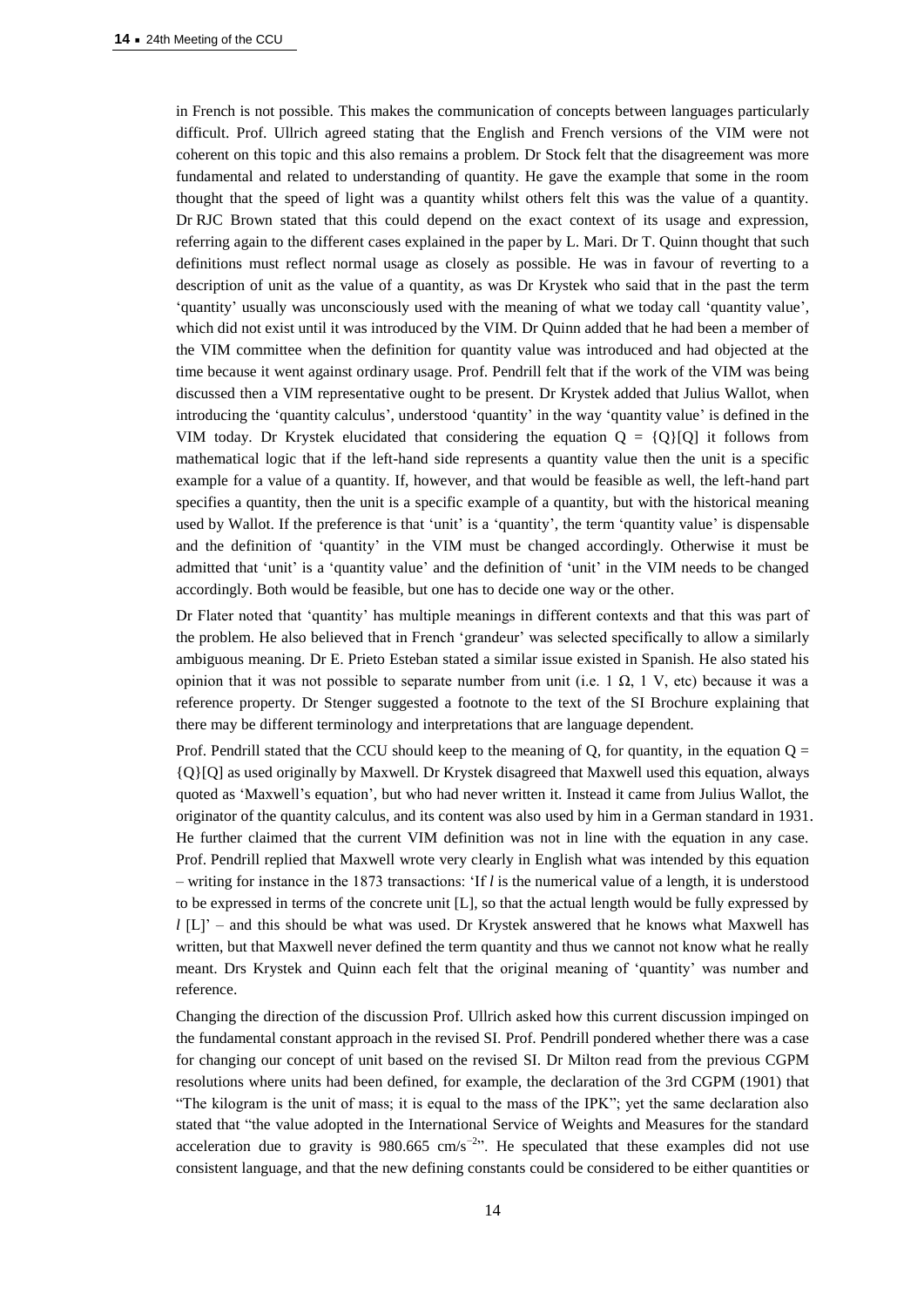values of quantities. Dr Quinn felt the arguments were no different in the revised SI to those that had existed prior to redefinition. Dr Flater stated that NIST had done some work to attempt to produce a definition of unit without using terms with debated meaning. One attempt read: "In the SI, a measurement unit is a product of powers of the defining constants and of numerical constants, which can be realized in practice to serve as a reference for quantities of the same dimension." Dr Flater added that practical realizability might not be essential to the definition and that "same kind" might be more appropriate than "same dimension". However this definition still used 'quantity' which also seemed to be in dispute. Dr Krystek stated that the result of the product described was obviously a quantity value. Trying to summarize the problem, Dr Flater remarked that in mathematics an equation A=A is acceptable and necessarily true, while in terminology work a definition of analogous form is forbidden since it is circular, but the contested text of the SI Brochure is neither a mathematical equation nor a formal term definition. It is simply a narrative which introduces concepts as much as is necessary for the brochure to do its job. They are not required to be as precise as a terminology standard. Dr Krystek stated that his argument was the same as Dr Flater's but the conclusion is different. He went on to say that '1' was put in front of the unit in each unit definition equation in the SI Brochure to make it a quantity value, not a quantity. Dr Shirley added that for any given expression, 4.7 kg as an example, some will say this is a quantity and some will say this is the value of a quantity. Dr RJC Brown stated that this depends on the level of abstraction to which the reference is being made. Dr Krystek thought this was similar to angle. In his opinion it was a geometrical figure. However if we then need to talk about its magnitude we need to go into more depth and discuss units, and then the radian is introduced. Returning to the real effects of this debate Dr Flater said that he did not think the wording of unit in the SI Brochure would affect the services delivered by NMIs to customers. Dr Stenger replied that the wording in the SI Brochure was not meant to tell people how to talk in everyday life but it still must be scientifically clear to explain what a unit is. Dr Davis reminded participants that one of the original requirements for the SI Brochure was to help people convert between different units, for instance in the electrical area where this is more challenging. Dr Quinn agreed that the SI Brochure was originally set up to explain how to use the unit definitions, not to explain fundamental physics.

Dr Blattner agreed that there were fundamental differences in the understanding of simple terms, for instance he did not regard '2.3 m' as the multiplication of the two terms. Dr Krystek objected to this stating that it was essential to accept quantity calculus to enable the SI to work – it was introduced originally to resolve difficult problems in electrotechnical work. Dr Krystek went on to say that there is not a one-to-one correspondence between quantities and units (there are more quantities than there are units, for instance speed and rainfall rate both have units m/s) and this was why a unit could never be a quantity. Dr RJC Brown agreed there are more quantities than there are units but did not agree that this led to the conclusion that a unit could never be a quantity.

Dr Karshenboim did not think the arguments would make any further progress until written formulations were discussed. Prof. Pendrill added that while there was the JCGM-WG1 on the GUM producing guidance about uncertainty, there was not a similar committee producing guidance about measurement: the VIM is just a terminology guide. Dr Steele was worried about the danger of producing conflicting documents, arguing that perhaps the SI Brochure was not the place to make a normative pronouncement of this definition and proposing that the wording makes very little difference so long as the context is clear. Dr Steele further noted that the ISO 80000 series of standards was quoted by most regulatory authorities and the VIM was the right place to feed into this process, not the SI Brochure. Dr Krystek observed that ISO TC12 started editing their standards in order to bring across the decisions of the CCU and then these decisions were subsequently reversed.

Returning to the equations in the SI Brochure where the units are defined Prof. Ullrich was worried that there was now an inconsistency because units were defined as '1 m', '1 kg' etc. Dr Steele did not think this caused any harm and asked how this could lead to any confusion. Dr Krystek stated that the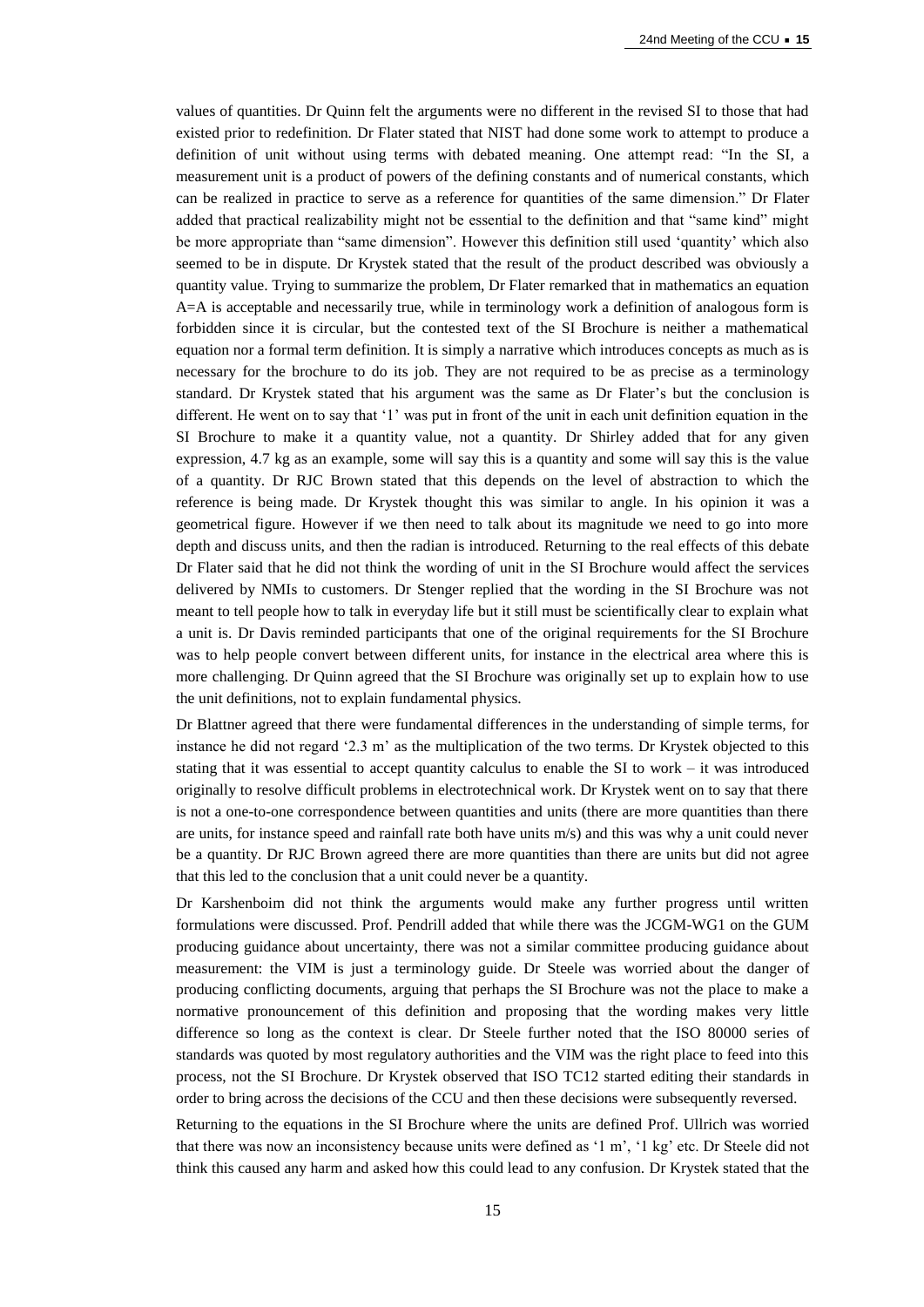best way to be consistent is to follow the logic of mathematics, and that the SI Brochure should be logically correct. One option could be to delete entirely from the SI Brochure any points of contention. Dr Stenger thought the equations were fit for purpose but better explanatory text to describe them was needed. Dr Newell reminded participants that this was what NIST had tried to do to make the definition of unit understandable and simple, but that it was not a simple task. Dr Steele observed that whilst the VIM and ISO 80000 standards are designed to be entirely self-consistent and clear, we must acknowledge that there are other places where things are not as clear and that this arises from the context dependent usages of these words, for instance in the SI Brochure. Dr Krystek stated that German DIN standards always start from the point of view of what is logically correct and then step back from this to decide what is practical. Dr Shirley thought that this implied the starting point for the definition of unit being a mathematical one. Dr R. Lapuh did not see any problem with the current mathematical approach since he thought this was well understood but noted that the equation used had three symbols, but that the current discussion was about the meaning of four terms (unit, number, quantity, quantity value) and this would make a resolution difficult.

Dr RJC Brown thought there was a fundamental difference between 'a definition' and 'an explanation', which was not being fully appreciated in the discussion and did not expect that a resolution to these issues would be found overnight. Dr Shirley thought that more research was needed into the literature on these topics. Dr Steele reflected that there had been a big effort to make the SI Brochure much shorter in the 9th Edition and perhaps the community was now realizing that some information needs to be put back in.

Dr Ullrich concluded the discussion with the proposal to set up a CCU working group on this topic to perform more in-depth research and consideration. The working group would produce a proposal in a year's time which would be circulated to participants in order for them to obtain the official views of their organizations, ready for a further discussion at the next CCU meeting.

# **8. DISCUSSION ON ANGLES AND DIMENSIONLESS QUANTITIES**

Prof. Ullrich introduced the topic, which he described as another 'leftover' from the revision of the SI that the CCU had debated before on several occasions, and invited contributions from participants who had prepared presentations on the topic.

Dr Flater began, specifically addressing the unit one. Many measurements must be traceable to the SI in regulations and the presence of the unit one in the SI answered much of this regulatory burden. He proposed that counting involves identification of entities intended to be counted, so as to exclude all others from the count, and the enumeration as a separate concern. He argued that units and standards required for identification and enumeration are not part of the SI. (Although in some cases, such as for the becquerel, a specialized unit explains what is being counted). Dr Flater made the case that a quantity, one 'something' is not the same as a mathematical number one and proposed the introduction of extended units to distinguish kinds of quantities that he considered to be outside the scope of the SI. In such a case he proposed that the unit of the count should identify the kind of items being counted. Dr Flater raised the example of the expression of a number of 'bytes' where trying to avoid extended units is pointless. Concerning ratios of quantities of the same kind Dr Flater conceded that simplifying these expressions to a number makes things less clear and that preserving the nature of the ratio (for example mg/kg) was preferred and also allowed by the SI brochure. Dr Flater went further, out of concern that mg/kg could simply be read as  $10^{-6}$ , stating that NIST were considering the implications of proposals to use terms such as mg(Si)/kg(sample).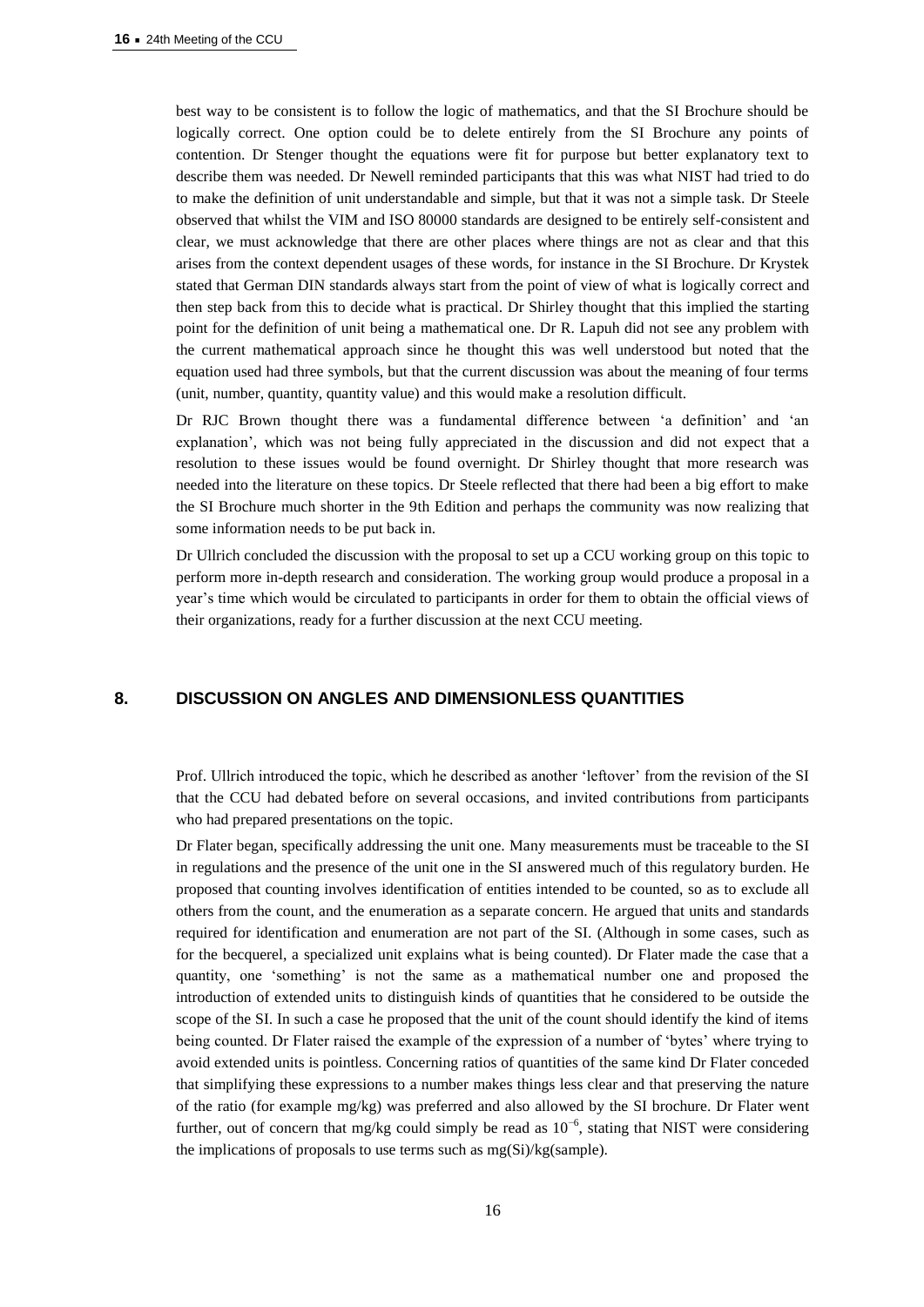Dr RJC Brown followed with the NPL position on both angle and dimensionless quantities. He stated that there was no single correct way to treat angle, and the previous status of radian and steradian as supplementary units was testament to this. Dr RJC Brown cautioned that when considering such significant changes to the SI, quoting the previous CCU president Prof. I. Mills, who stated that it is pointless to make changes that will simply be ignored. Further, Dr RJC Brown warned that it was dangerous to make compulsory changes that would cause confusion if partially implemented. Dr RJC Brown continued, laying out the range of philosophies that existed within the angle debate from those who consider angle inherently dimensionless to those who considered angle inherently dimensioned. Somewhere in the middle were those who considered angle conventionally dimensioned. Dr RJC Brown thought that the current treatment in the SI sat somewhere between inherently dimensionless and conventionally dimensionless. He explained that the source of the confusion had recently been explained in papers published by the NPL and in particular work by Dr P. Quincey. These had explained that the coherent equation for angle in the SI is not unit-independent in that it requires the use of radian. The most general unit-independent equation (called a 'complete equation' in older literature) involves an additional constant representing a specific quantity of angle. This unitindependent equation gives no implicit indication of the dimension of angle – this is conferred by our choice of units. Dr RJC Brown proposed therefore that the status of angle in the SI is probably best described as conventionally dimensionless, where this additional constant is set equal to 1. In light of this Dr RJC Brown then reviewed the options for the treatments of angle within the SI concluding that the current treatment within the SI, as conventionally dimensionless, was the most pragmatic solution. Either doing away with radian entirely, or giving angle its own dimension would be too confusing and require too much upheaval to the current equations used. However Dr RJC Brown did suggest that there were a number of implementations that were consistent with the approach in the current SI, ranging from maintaining the *status quo* to reintroducing supplementary units. The NPL preferred a middle ground, which would involve editing the text of the SI Brochure to provide clarity on the status of angle. This should highlight the importance of a clear description of the quantity being measured, which is essential for the understanding of quantities to be interpreted by humans, the explicit use of the unit radian when appropriate to avoid confusion, and local implementation of the complete equation approach to solve the problems in software and other problematic applications.

Turning his attention to dimensionless quantities (or quantities with the dimension number) Dr RJC Brown was again clear that the solution must be based on a clear description of the quantity being measured and the use of explicit units where possible (such as mol/mol etc). He was against the invention in the SI of new special names for 'counting units' as this mixed the description of units and quantities. Such an approach would need clear rules for usage and the precise definitions of names for units and when they could be used. This would be unlike any other current area of the SI. It would also invite other bad practices that mixed quantities and units. Dr RJC Brown was clear that counts are traceable to the SI – their method-defined nature does not prevent this as stated in the recent CCQM report on method-defined measurands. He agreed with NIST that 'counting units' are likely to appear in local implementation, downstream of the SI, and he stated that this was the correct place for their consideration, not in the SI. Dr RJC Brown concluded by explaining that the use of units such as mg/kg, mL/L and mol/mol is encouraged and widely accepted in chemistry and so units that mixed quantities and units such as  $kg(O)$  and  $kg(N)$  should be strongly resisted. By analogy he said that no one would consider using m(l), m(w), m(h), m(r), m( $\lambda$ ) to distinguish length, width, height, radius and wavelength.

The next presentation was from Prof. H. Holden, Secretary General of the International Mathematical Union (IMU). Prof. Holden introduced the IMU stating that it would celebrate its centenary in 2020 and was responsible for awarding the Fields Medal every four years at the International Congress of Mathematicians. He continued that in mathematics angle is simply defined as the ratio of arc length to radius. This definition makes the magnitude of an angle dimensionless, a pure number. However Prof. Holden conceded that the statement 'this angle is 0.45' is ambiguous and the way around this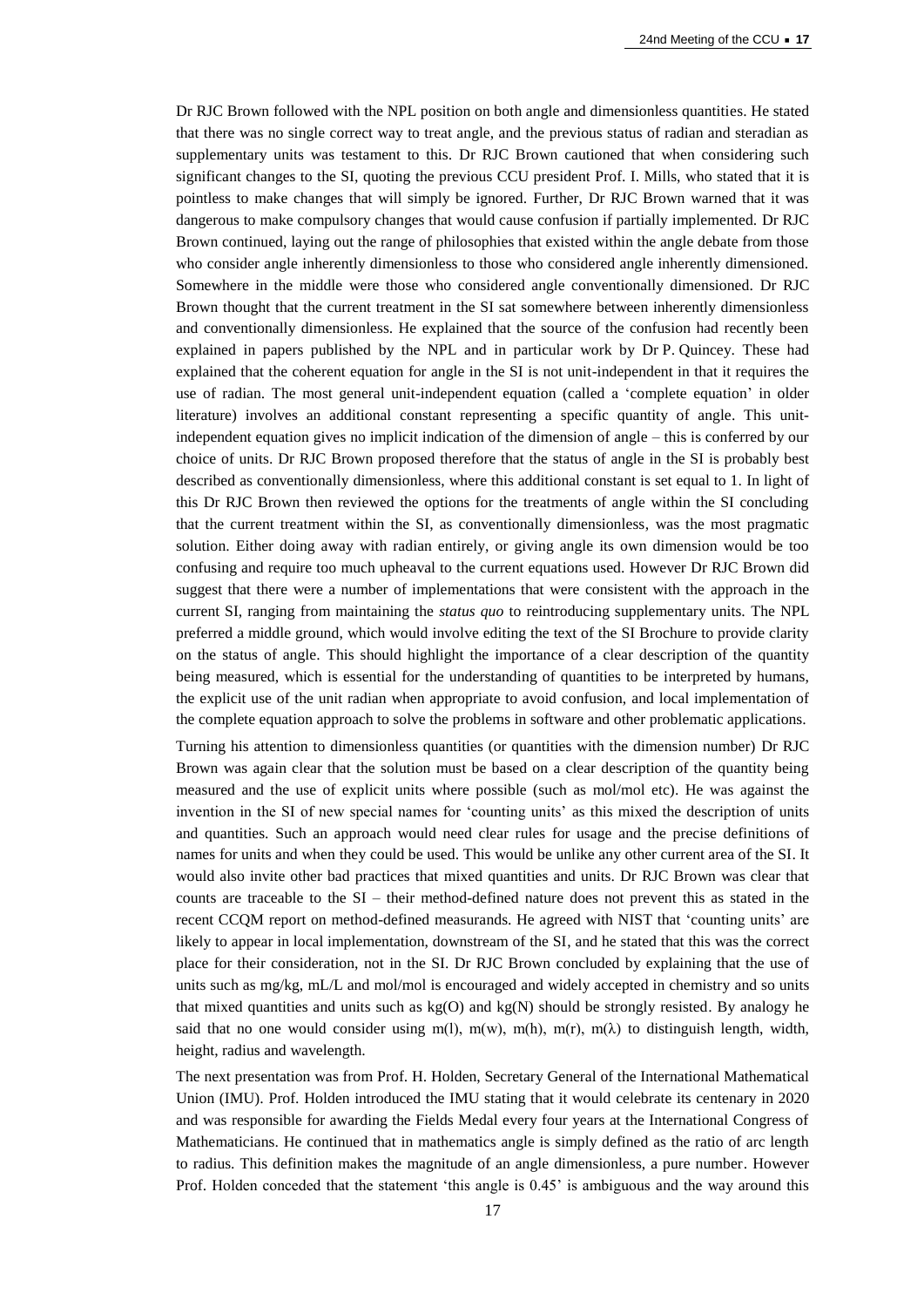was to introduce the concept of radians or degrees. This, he said, was a social problem, not a scientific problem.

Dr Stenger presented next on behalf of the PTB. Starting with angle, Dr Stenger was of the opinion that the definition of plane angle is the quotient of two lengths and is therefore a pure number and so the radian cannot be a base unit. Dr Stenger then considered the case where a plane angle was considered independently from a ratio between arc length and radius. He theorized that the construction of a plane angle and the definition of the unit of a plane angle are two different things. The unit radian can be used to describe measurement results of any plane angle. The same argument held for the unit steradian in his opinion. Dr Stenger went further to suggest that the unit radian should not be an SI unit as it is an alias for the number 1. Turning his attention to Hz he stated that confusion was generated in the English version of the 8th SI Brochure, which said: "The SI unit of frequency is given as the hertz, implying the unit cycles per second". This led to the statement that Hz  $= 1/s = cycle/s = 2\pi$  rad/s, and thus  $2\pi$  rad  $= 1$ . This potential error is now explained in the 9th SI Brochure. Dr Stenger noted that the French version, "*On appelle l'unité SI de fréquence hertz (un cycle par seconde)*" does not say that cycle is a unit. It just indicates that periodic phenomenon are being considered. Dr Stenger concluded that 'cycle' is not a unit, and definitely not an SI unit.

The final presentation on the topic was by Dr P. Mohr, who could not attend the CCU in person, but had provided a pre-recorded presentation. He reported that the consensus of a NIST committee on the topic was that angle should be considered as having an independent dimension and that its base unit should be the radian. It was proposed that the benefit of this treatment is that it would provide a basis for a consistent treatment of angle and phase that avoids the  $2\pi$  ambiguity. It would also expose hidden dependencies on angles in units for physical quantities and constants. Dr Mohr then compared the radian with the cycle and proceeded to describe a number of other examples where he proposed that the use of radian as a base unit, and its distinction from cycle, would have benefits: circular rotation, periodic functions and the frequency of periodic functions. Dr Mohr then explained how this proposal would deal with trigonometric functions – the quantity in the SI would need to be divided by radians to obtain a pure number suitable for use with trigonometry. In conclusion, Dr Mohr's recommendations were to change the SI designation of the unit radian for plane angles and phases from being a derived dimensionless unit to being an independent unit (formerly a base unit); recognize cycle as a unit of angle or repeating segment of a periodic function; encourage use of complete units for periodic phenomena, such as Hz, rad/s, rather than 1/s; discourage using names of quantities to imply particular units, and do not allow Hz to be replaced by 1/s.

Starting the discussion Dr Karshenboim stated that care was needed as quantities could imply references other than unit. In this case units are not enough, and additional information needed to be added to the quantity being described. He gave the example of the mole – it was necessary to specify what chemical entities were being referred to. Furthermore, when we have a count, we must define what is being counted. Dr RJC Brown accepted the specific examples Dr Karshenboim used but said that this was a general principle of the expression of results to specify precisely the quantity being expressed and was not specific to chemical measurement. For example 'the width of the dining room table'. Dr Karshenboim added that it was convenient to use the unit radian so that it could be used with prefixes, such as µrad etc. Dr Krystek asked why we required this special case for angle as opposed to any other dimensionless quantity, for instance refractive index using (m/s)/(m/s). Addressing the issue at the heart of the possible confusion about angle Dr Newell mischievously asked how many participants believed that  $2\pi=1$ ? Dr Stock countered that this confusion came purely from a misunderstanding about the correct equations to use for given quantities. Dr Wood replied that this issue had been discussed for years and that most participants must recognize that there was a problem that needed solving. Dr RJC Brown answered that even if angle was implemented as a base quantity, which he did not believe to be the right course of action, it would be impossible to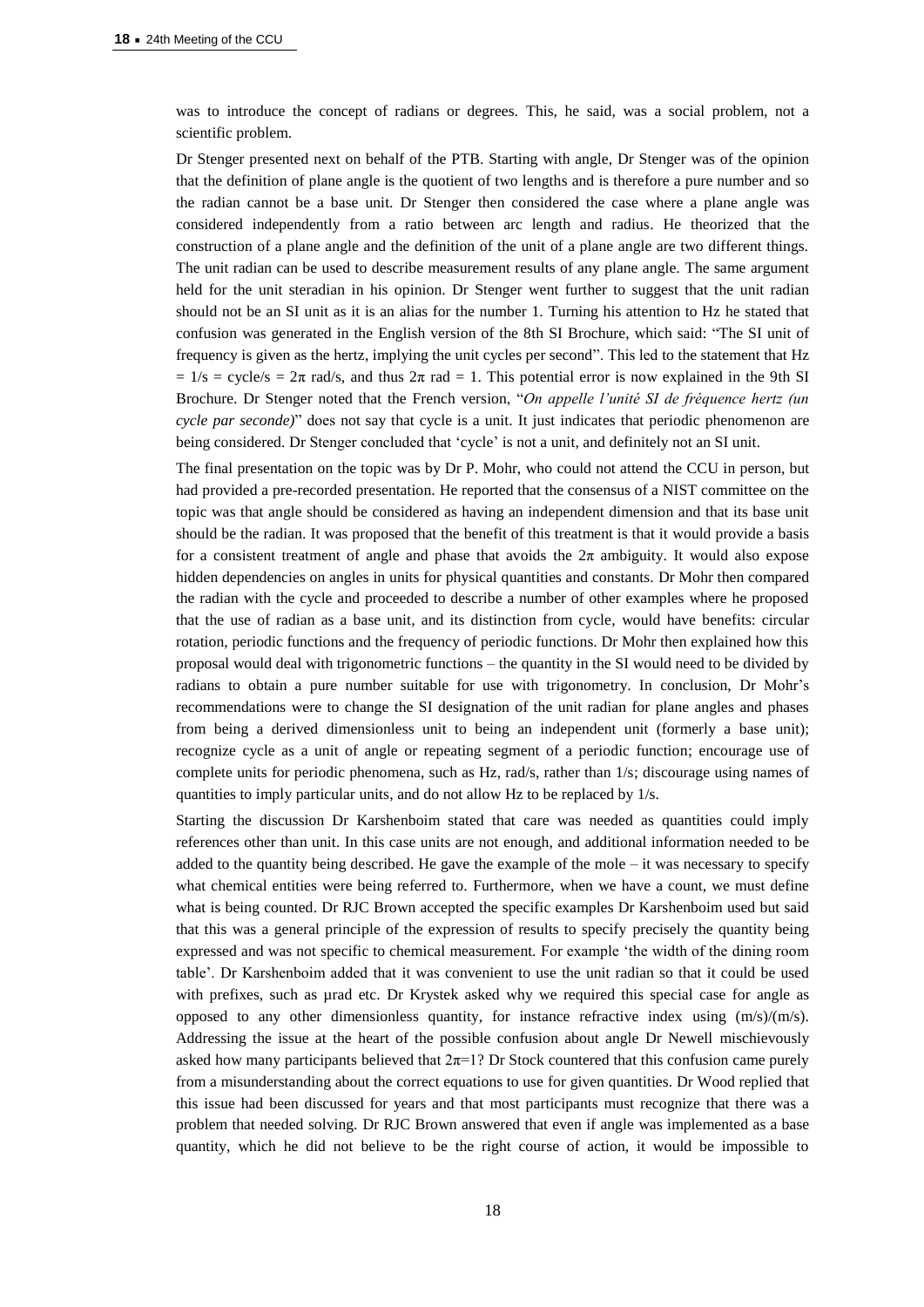implement. He stated that most of the issues were found in software, where human interpretation was not possible, and the complete equation approach described earlier was a way to solve this.

Dr Steele was concerned that if angle remained dimensionless it was more challenging for people to convert between unit systems. He thought that the proposed additional statement in 2.2 of the SI Brochure that "the plane right angle is  $\pi/2$  rad" would help with this. Dr Krystek did not think the conversion factor argument was valid, mentioning that many other similar units were dimensionless but did not need conversion factors. He further proposed that the definition of  $\pi$  was the ratio of circle's circumference to its diameter and this did not have anything explicitly to do with angle. Dr Flater thought the problem was more general, stating that if any quantity was canonized within the SI as having no dimension then it was by definition just a number and it needed downstream references to standard methods in order to deal with it. Dr Newell agreed and felt that software needed to know the quantities it was dealing with. As a result Dr Shirley proposed more specification of units in expressions. Dr RJC Brown disagreed stating that it was quantities that were specific and units that were general – this was why there were more quantities than there are units. Dr RJC Brown again proposed the complete equation approach to deal with the software problems that Dr Newell had mentioned. Dr Blattner agreed with Dr RJC Brown, adding that the introduction of the radian as a base unit would have unwelcome effects for photometric quantities, because of the effect of the dimensions of the steradian.

Dr Flater proposed that a change to Section 5 of the SI brochure to allow more flexibility in the use of unit symbols and names would provide a solution. Dr Blattner stated that this was the job of the ISO 80000 series of standards, not the SI brochure, and that the answers still lay in a better description of the quantity being described. Dr Karshenboim did not think that there were significant problems. He considered that the answer was to provide a full description of the quantity being expressed, and also reminded participants that the explicit usage of the radian was recommended when there was a danger of ambiguity. He gave an example, to counter the ' $2\pi=1$ ' statement, that if he wished to measure frequency in half cycles per second this did not mean that '2=1'. Dr Krystek added that ISO 80000 clearly states that frequency and angular frequency are different quantities, and because in Dr Mohr's presentation these are treated as the same thing, the contradiction arises. He added that how an event changes in time and how an angle changes in time are different things. Dr Krystek reminded participants that the IEC had done much work to get the CGPM to accept the unit Hz in the 1930s and there was a good reason for this. Dr Stenger added that he did not think the proposal to makes radian a base unit would bring any benefits. He agreed that there was a need to solve the angle problem, but that this solution would cause more problems.

Dr Karshenboim asked whether a base unit was also required for steradian. Dr Flater said that the short answer was that they should be treated as angle squared. Returning to Dr RJC Brown's earlier suggestion of revisiting the concept of supplementary units, Dr Steele asked what had motivated that move away from supplementary units in the first place. Dr Milton, reading from the Resolution 8 of the 20th CGPM (1995), recalled that "the status of the supplementary units in relation to the base units and the derived units gave rise to debate, and that the CIPM, in 1980, having observed that the ambiguous status of the supplementary units compromises the internal coherence of the SI, has in its Recommendation 1 (CI-1980) interpreted the supplementary units, in the SI, as dimensionless derived units." Dr Davis remarked wryly that supplementary units were added in the first place because no one could decide on their status, rather like now. He added that a paper of Jan de Boer from 1979 discusses that one could have decided to introduce the radian as a base unit by defining the right angle as  $\pi/2$  radian but it was decided it was not worth the effort.

Returning to dimensionless quantities in general, Mr Massa stated that he was conformable with using the unit nm/m to express a fractional uncertainty. Dr RJC Brown agreed, adding that he saw such units widely and usefully used in all area of metrology without any confusion.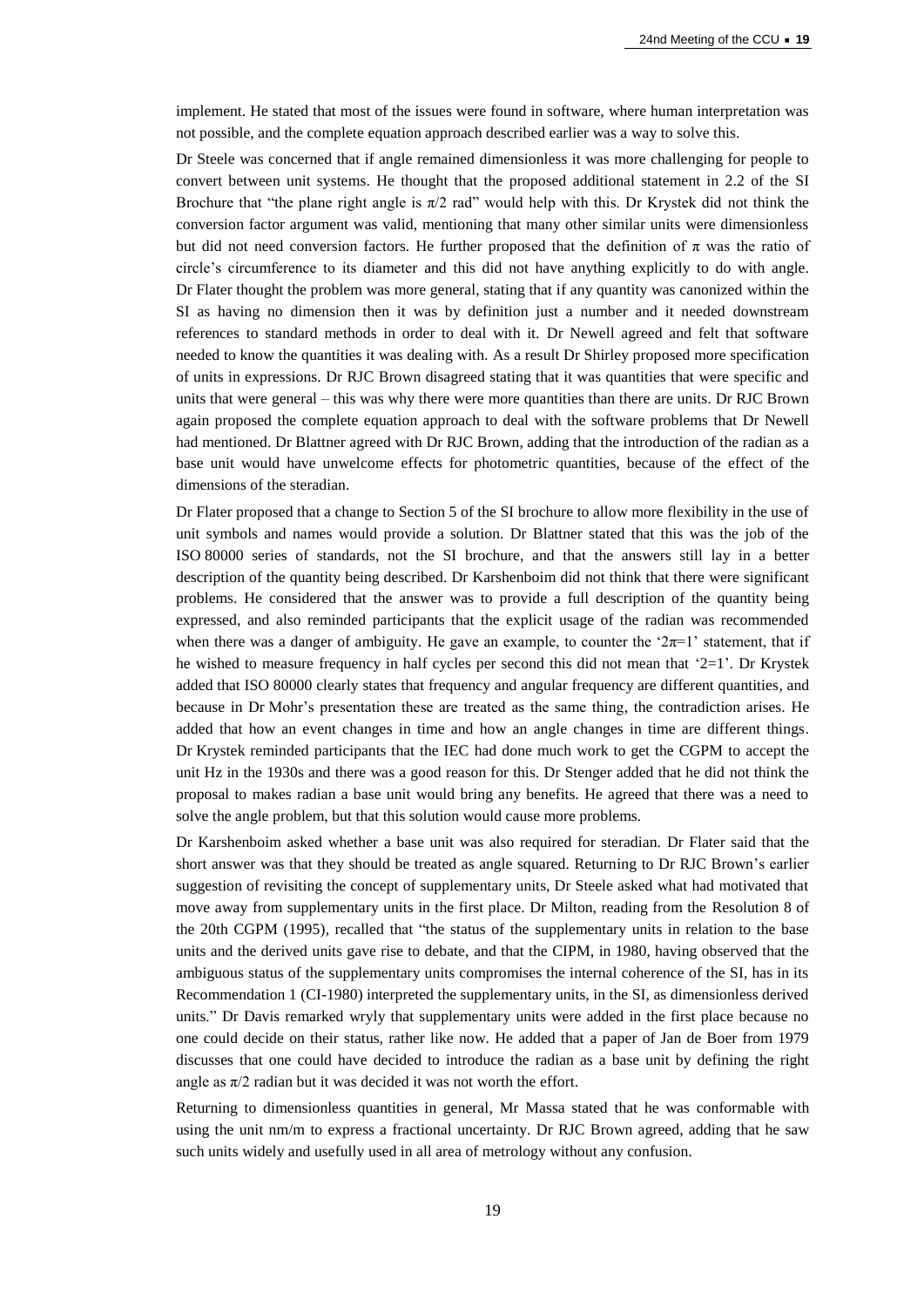Bringing to a close what had been another lengthy discussion with little consensus detectable in the views expressed, Prof. Ullrich proposed a way forward. He suggested that participants should discuss these matters within their organizations and return with an official view ready for the next CCU meeting. Prof. Ullrich stated that he would like to know why the views were arrived at and by what mechanism. Returning to the discussion on unit he stated that the approach here would be slightly different. The new CCU WG would provide some recommendations by September 2020, which organizations would then study and then come up with an official organizational view in time for the next CCU meeting. Prof. Ullrich closed day one of the meeting.

## **9. DISCUSSION ON THE SI IN THE DIGITAL WORLD**

Opening the second day of the CCU meeting Prof. Ullrich thanked participants for the previous day's discussions and introduced the first topic of the day on the SI in the digital world.

Dr S. Eichstädt was the first to present on the topic. He began by emphasizing the importance of machine-interpretable, unambiguous digital representation of metrological information and factual data. Dr Eichstädt then noted that many of the mandatory requirements and guidance in the SI Brochure are for writing units symbols and names and for written documents, and hence do not necessarily translate to the digital world. Referring to some of the papers in the peer-reviewed literature on this topic Dr Eichstädt remarked that these often proposed fundamental changes to the SI but that these overlooked the important fact that there is no need to change the human-readable parts in order to achieve unambiguous machine-readability in digital data formats. He showed that humanreadable digital content is generated by translating machine-readable information and data, and gave the examples of XML-based Microsoft Word documents and HTML-based websites. Dr Eichstädt then outlined the basic structure for digital, machine-readable units being developed under the EMPIR SmartCom project and concluded with examples where this format could be used: digital certificates (calibration, conformity assessment, etc.) based on XML format, standards based on XML format (ISO, IEC has already started on this), metadata in research data management, communication in the internet of things, and scientific publications based on XML format.

Dr RJC Brown presented on behalf of the NPL, proposing that the SI was a result of cultural, political and historical compromises and so had developed into a practical system used by humans who are able to interpret context. Dr RJC Brown said that the corollary was that the SI is not systematic, unambiguous or rigorous, and that these qualities are needed by computer science for easy parsing and interpretation. He then identified a number of areas where issues arose, classified as informatics levels for units of measurement. These were, from the most detailed to the most generic, issues of: usability (characters for units, prefixes, operators), utility (rules for unit and quantity expressions and precedence), definition (systems of quantities and operations on units and quantities) and semantics (metrology concepts). Dr RJC Brown highlighted that the ownership for these issues lay across various communities, such as the SI Brochure, VIM, IUPAC, IUPAP and ISO. However he noted that local implementation of topic-specific ontologies reached across all these areas. Dr RJC Brown proposed that the SI is currently a stable, well known and well used system and that there was a balance between stability and utility to be struck. He said that large changes to the SI to accommodate digitization would not be accepted and so these issues should be resolved by externally agreed conventions and local implementation (for instance the use of complete equations in software was mentioned again) and working with user communities to agree on a clear implementation. Dr RJC Brown concluded by recording some of the activities that the NPL were currently undertaking in this area such as the EMPIR SmartCom project, the Euramet Metrology Network on mathematics and statistics, and Euramet interdisciplinary metrology projects on digital calibration certificates and the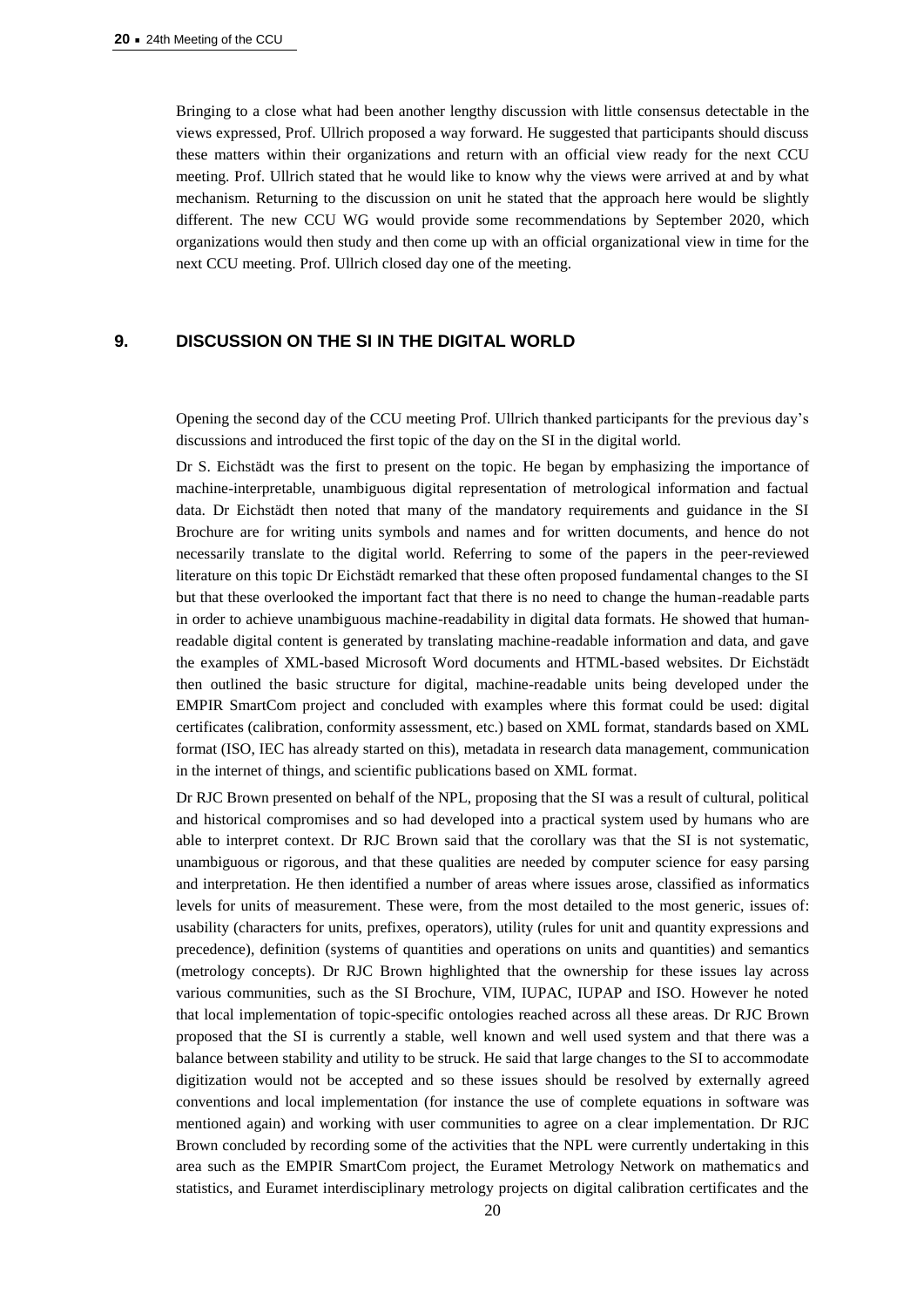European open science cloud. Future work included the characterization of the uncertainty contribution arising from numerical computation, uncertainty quantification for new measurement modalities, and the reduction in confusion through replacement of *ad hoc* units and other references by machine-readable knowledge representation.

Dr Flater then presented on behalf of NIST. He began by noting that the scope of the topic was very broad from, at one end, parsing the SI to, at the other end, using artificial intelligence to draw conclusions about measurement results. He also stated that the technology industry was not willing to wait for standards bodies to come to conclusions on these topics – the field was moving too quickly and they were inventing solutions themselves. Dr Flater said that many different unit ontologies already existed and that these dealt with issues such as the radian problem in different ways. Mistakes involving unit one can be noticed and corrected by humans, but with artificial intelligence this is much more of a challenge. He proposed that the opportunity for the CCU is to provide upstream guidance on these topics for an audience comprising well trained humans and poorly trained robots. Dr Flater felt that there was risk in leaving known problems to be resolved downstream: a machineinterpretable, would-be standard that was claimed to fix all problems could overshadow the SI Brochure. Dr Flater concluded by warning the CCU not to try and 'pick a winner' among representation formats and languages, as the rate of obsolescence ensures that conversion will be inevitable. Prof. Ullrich said that nonetheless this was something that the Metre Convention needed to contribute to as the community was already behind in its thinking about this. He also noted that the topic would be discussed at the CIPM next week.

Prof. Pendrill finished the set of presentations by summarizing the approach of standardization to this topic, especially in the health area. ISO/TC 12 and ISO/TC 215 on health informatics had agreed to exchange documents, including new work item proposals and working drafts. The benefits expected from the use of this agreement on liaison include: increasing transparency of work on-going in ISO/TC 215 to ISO/TC12 members, and their possibility to influence the content of ISO/TC 215 standards; avoidance of duplication of work and structures, thus allowing expertise to be focused and used in an efficient way to the benefit of international standardization; and increasing the speed of elaboration, availability and maintenance of standards through a need to establish consensus only once. It was also noted that this work involved the Unified Code for Units of Measure (UCUM) units of measurement ontology as one of the main ontologies used in this area. A joint task force (ISO/TC  $215/TF$  1) quantities  $\&$  units in health informatics had been set up to study existing standards on quantities and units used in e-health, identify potential market needs, perform a gap analysis and, depending on the findings, identify any need for further standards development work. This was to include identification and gap analysis on 'normative', 'normative equivalent' and 'informative' unit and quantity representations. Prof. Pendrill highlighted that this demonstrated the importance of balancing representations of units of measurement for print and representations for semantic interoperability. The need to set up safeguards to minimize the duplication of notation in standards on quantities and units was noted. Prof. Pendrill concluded by explaining that one of the issues with units of measurement ontologies was the requirement for their ongoing maintenance, and he wondered whether this was a task the CCU could take on.

Initiating the forthcoming discussion, Prof. Ullrich asked the question whether this was a topic the CCU should care about; if it was, should the CCU provide authoritative documents; and if so, how should this be handled. Dr Karshenboim replied that it was important for the CCU to take part, but not take responsibility. He stated that the SI was a compromise but that application to real life was a greater compromise. He gave the example that formally the units 'gray' and 'gigayear', both with unit symbol 'Gy' would need distinguishing, but that in practice these terms are never confused because they never appear together in a similar context. Dr Shirley felt that openness and transparency was needed when considering the SI in the digital world, so that the decisions were made collectively. He added that we should not underestimate the importance of unbroken chains of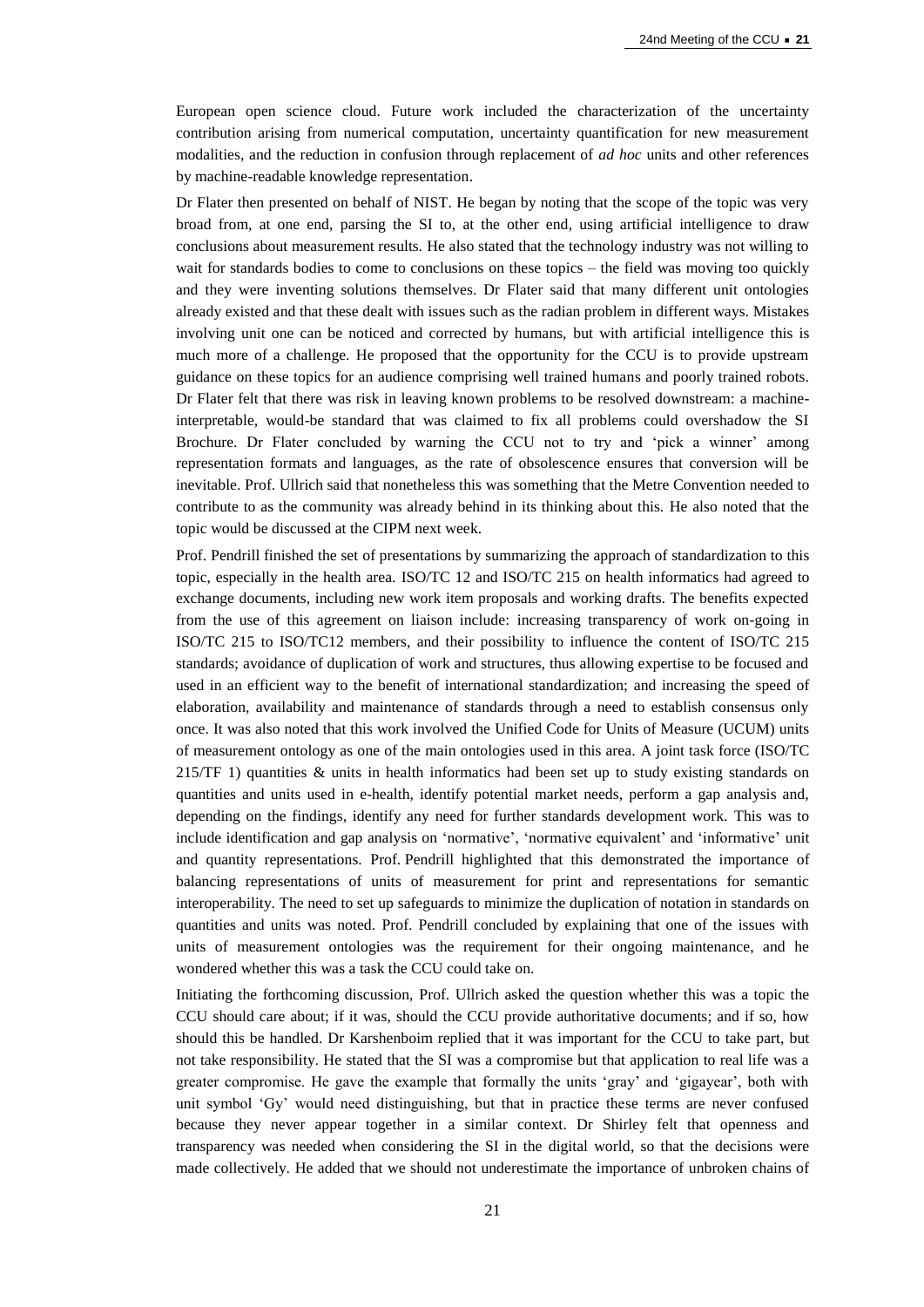traceability including in the digital world. Dr Steele agreed that openness and transparency is key and reviewing what had already been done in these areas was also important. He added that chain of custody and traceability was also very important and the CCU community must continue to highlight this. Dr Milton observed that in UCUM a large number of units are considered – did the CCU community wish to engage with such a large set? Dr Eichstädt thought that the focus should be on the SI since there was already an authoritative document, the SI Brochure, to work from. This would be open to further extension for other communities if appropriate. Dr Prieto Esteban was concerned that the SI should always be correctly represented in the outputs of such representations. Dr Steele mentioned that the presentation by Prof. Pendrill had shown the work already being done internationally and that CODATA had hosted large conferences on the subject of data and its interoperability. He proposed the CCU should find out more about what these groups are doing and how the CCU could contribute. Dr Fujii agreed, stating that CODATA already had a committee for the coding of units and handling big data and it seemed sensible to interact with that group. Dr Eichstädt again mentioned Section 5 of the SI Brochure and whether there should be an equivalent section for the digital world. He went on to say that ISO and IEC were a good resource of measurement units and ontologies. Mr Sebellin mentioned the IEC Electropedia, which had its own online interface for downloading units and definitions on a machine to machine basis. He also mentioned that IEC planned to deliver machine readable digitized standards in the future. Dr Blattner remarked that it was important to identify the strengths and expertise of our community since this will guide how we can contribute and where we can add value. Dr Steele agreed and added that the SI brand was very strong and defined our value proposition in this area. Dr Milton mentioned a recent session at the International Metrology Congress (CIM, Paris) at which work being carried out by the NCSLI on digital scopes of accreditation were discussed. He proposed that this could be a future model for a KCDB 3.0. Dr F. Arias added that over the last 20 years the BIPM Time Department has produced machine readable files with traceable data for users. Prof. Ullrich concluded the discussion by stating that he would take the summary of these discussions to the forthcoming CIPM meeting and would ask the CIPM to help shape and decide the core tasks of the metrology community in this area in future.

## **10. FURTHER DISCUSSION ON THE DEFINITION OF THE TERM 'UNIT'**

Returning to the unit topic Prof. Ullrich presented his considered proposal for a way forward. The proposed name of the group would be the CCU WG on units. Prof. Ullrich presented the draft terms of reference and proposed that the definitions should take into account the requirement to reach consensus at the CCU, the need for translation into other languages and also the desire for machine readability as previously discussed. In particular Prof. Ullrich asked for a proposal for the terms "unit", "quantity" and "value of quantity" to be addressed. Prof. Ullrich stated that the group should report on the terms "unit", "quantity" and "value of quantity" by September 2020 in order to give time for participants to discuss the proposals within their organizations and bring back an official position to the next CCU meeting. Dr Steele wondered whether the terms of reference should be expanded to include achieving more general consensus at the JCGM-WG2 on the VIM. Prof. Ullrich replied that this may be covered by CIPM discussions next week on core metrology terms more generally, but this would not be known until after the CIPM meeting. Prof. Ullrich specified that perhaps this could include an expansion of the terms of reference to include terms which specifically enter into national legislation, including the requirement to achieve consensus with the OIML, and then to ensure proper representation of these findings at JCGM-WG2 (VIM). This extended working group would then be called the CCU Working Group on Core Metrological Terms (CCU-WG-CMT).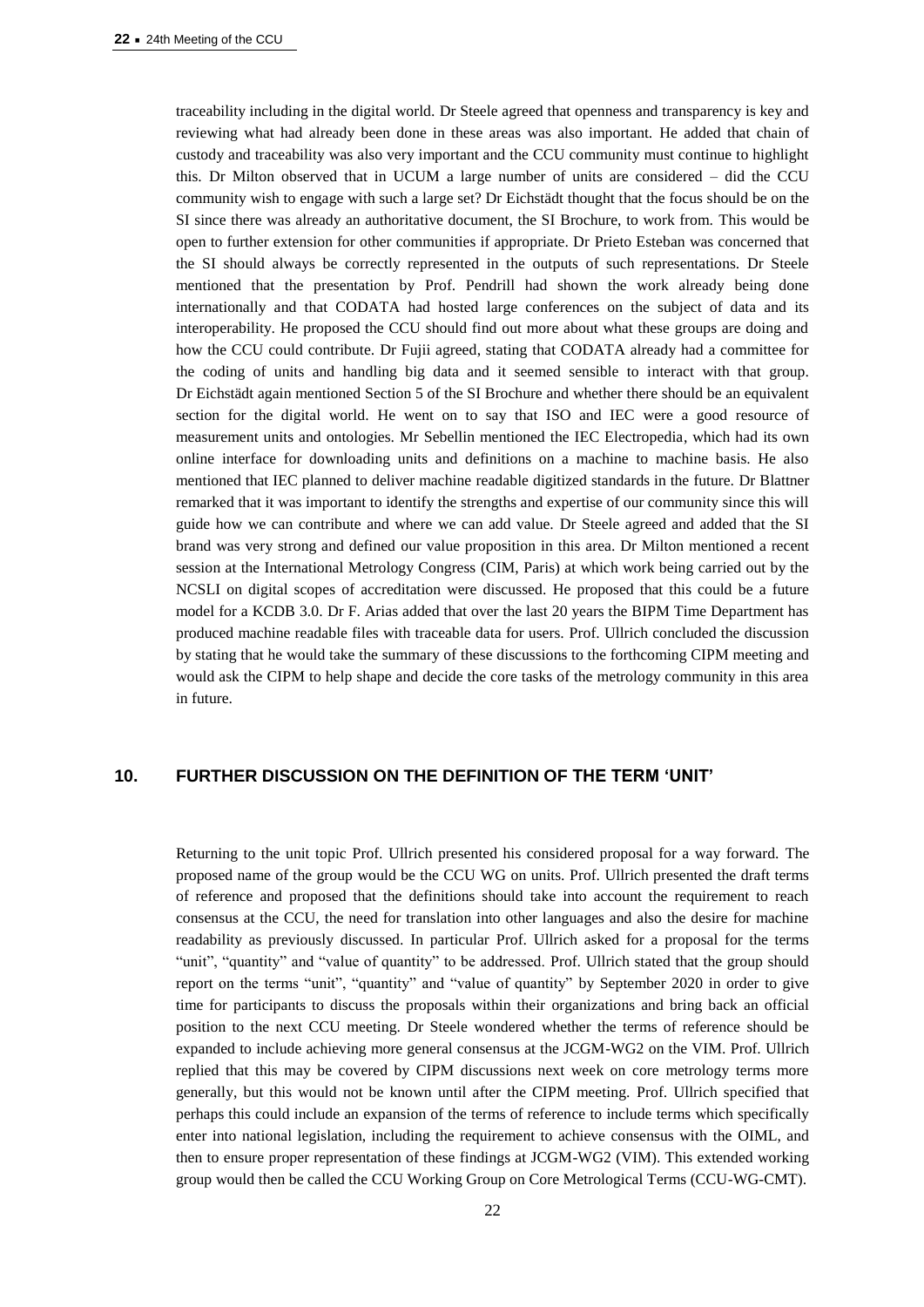The draft terms of reference for this group would be to<sup>3</sup>:

- Identify core metrological terms that enter into CGPM Resolutions and national legislation and which are therefore in the interest of Member States;
- Establish definitions for these core metrological terms in close collaboration with OIML and other non-governmental organizational stakeholders;
- Ensure proper representation in the JCGM WG2 (VIM).

Dr Stenger thought that including other important terms such as 'magnitude' and 'reference' in this discussion was important. Dr Flater was of the opinion that when the work was started the terms that needed clarification would identify themselves. Dr Milton commented that an important requirement for information transfer from the CIPM to JCGM-WG2 (VIM) had been identified but that this communication should be two-way.

As Prof. P. Neyezhmakov was the CIPM member in liaison with the JCGM he was suggested as the chair of the CCU-WG-CMT, with membership coming from NSC IM (chair), NRC, NMIJ, NPL, NIST, INRIM, PTB, CEM, METAS, LNE, Rosstandart and M. Himbert (as a personal member). Dr Milton added that the scope of JCGM-WG2 (VIM) goes well beyond core metrological terms and asked whether the CCU-WG-CMT should also engage with the wider agenda – for instance nominal properties. Prof. Ullrich replied that a widening of the scope to mirror all activities of the JCGM WG2 (VIM) should be discussed at the CIPM. Responding to comments from Dr RJC Brown and Dr Karshenboim on the difference between the definition and explanations of terms, Prof. Ullrich felt that this was also an important area for the CCU-WG-CMT to cover. Prof. Ullrich also stated his request that the CCU-WG-CMT should improve the liaison between the BIPM, ISO TC 12, IEC TC 25 and IUPAP C2 in order to enable more coherent revision of standards in future.

# **11. DISCUSSION ON THE POSSIBLE EXTENSION OF THE AVAILABLE RANGE OF SI PREFIXES**

Dr RJC Brown gave a presentation on the possible extension to the range of available SI prefixes. He began by highlighting the current range of SI prefixes and explaining their utility as a mechanism to express results using 'human scale' numbers, allowing clear communication across scientific disciplines and discouraging the use of local units. Dr RJC Brown highlighted the drivers for expanding the range of SI prefixes. Alongside the ever-present desire to provide prefixes for communities not served by the current range (for example astronomy, particle physics) are the requirement to respond to advances in science and technology in covering measurements over an increased range of orders of magnitude, and also the related desire to prevent unofficial terms becoming *de facto* adopted. Dr RJC Brown stated that finally two drivers are currently found in the information technology area, and in particular for the expression of data storage using (the non-SI units) bits, bytes and octets. With the size of the global datasphere increasing exponentially and the advent of quantum computing, this community will need to cover orders of magnitude in excess of yottabytes in the near future. Dr RJC Brown also noted that this community far preferred the use of decimal prefixes to the IEC binary prefixes originally intended for this use. A number of terms in the popular literature which were gaining support and momentum were noted: brontobyte, geopbyte and hellabyte in particular.

 $\overline{a}$ 

<sup>&</sup>lt;sup>3</sup> At the CIPM meeting the following week the creation of the WG CMT was approved with the scope and membership as proposed during the CCU meeting (decision CIPM/108-25).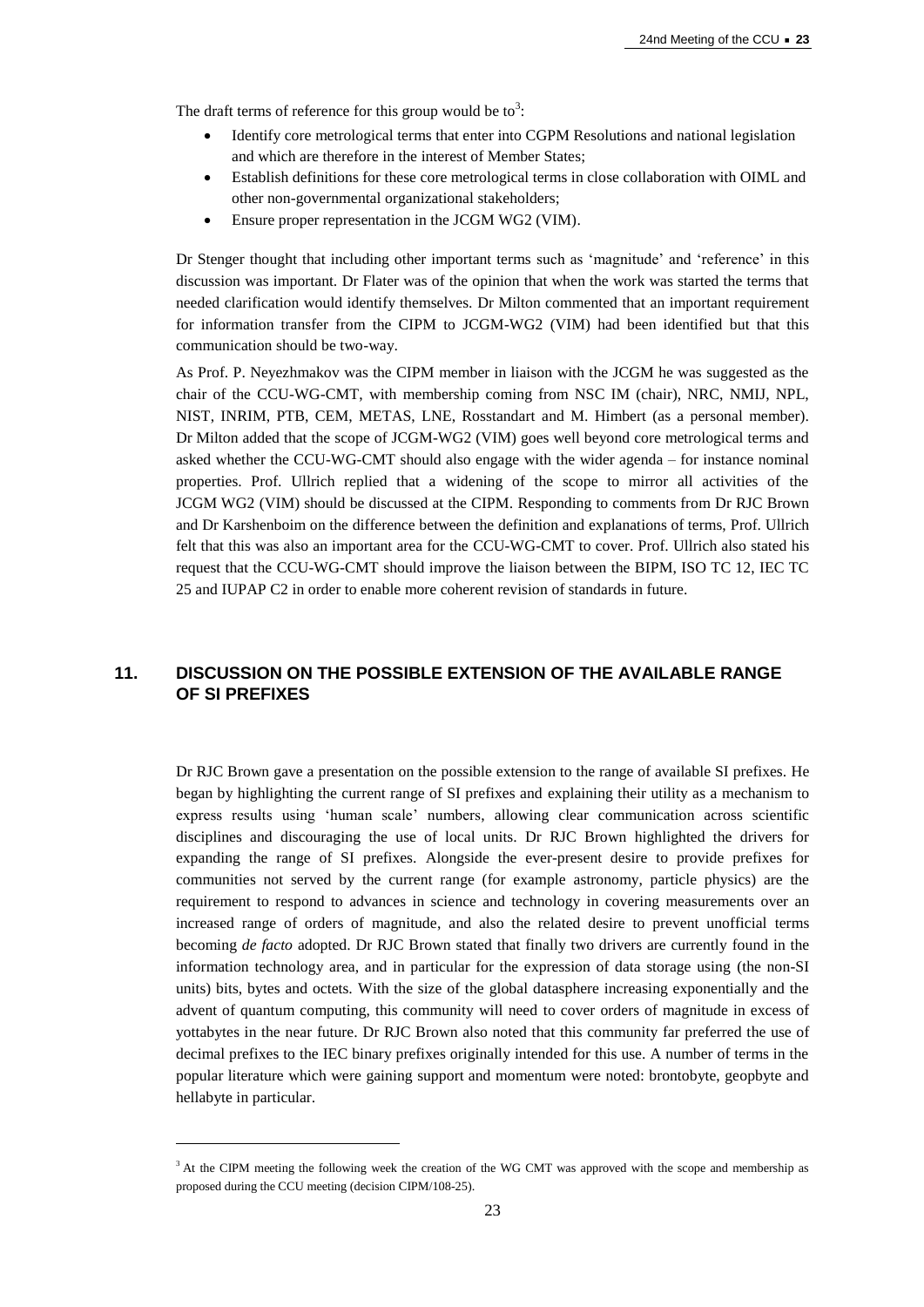Having surveyed the letters and symbols currently in use Dr RJC Brown had concluded that the only letters remaining for use were 'r', 'q' and possibly 'b'. Taking into account previous conventions for producing prefix names (based on Latin and Greek numbers representing the power to which 1000 was raised) Dr RJC Brown proposed ronna (R) and quecca (Q) for  $10^{27}$  and  $10^{30}$ , respectively, and, because it would be unbalanced not to also extend the range in the sub-multiple direction, ronto (r) and quecto (q) for  $10^{-27}$  and  $10^{-30}$ , respectively. (If b was thought to be available for use then bundecca (B) and bundecto (b) for  $10^{33}$  and  $10^{-33}$ , respectively, could also be proposed). Dr RJC Brown went onto to suggest that if a much larger extension to the range of SI prefixes was required then this would need the reintroduction of double, or compound, prefixes and proposals for how these would work were also made. This involved combining yotta and yocto with the existing range of SI multiple and sub-multiple prefixes, respectively, i.e. kiloyotta, megayotta, and milliyocto, microyocto, etc.

Dr RJC Brown concluded by highlighting that introducing new prefixes to the SI represented an addition to the SI whose use was optional and as such was a very low risk action with respect to implementation. He contrasted this with the proposal to introduce angle as a base quantity, which had been discussed earlier in the meeting. This, he proposed, was a change to the SI whose use would be compulsory and therefore was a much higher risk action with respect to implementation.

Dr Karshenboim opened the discussion by questioning whether SI prefixes were actually used widely outside the metrology community, as opposed to the use of scientific notation, raising the area of cosmology where prefixes were not used. Dr RJC Brown replied that in all areas he was aware of SI prefixes were widely used in place of scientific notation. He went on to explain that the reason cosmology did not use SI prefixes is because the current range did not extend to cover the orders of magnitude dealt with by cosmology, and indeed this would be a further benefit of his proposal. Dr Blattner was very supportive of the proposals stating that if the CCU did not act then unofficial proposals will likely be adopted. He also added that he preferred an initial small extension to the range followed at a later date by the use of double prefixes if that were to become needed. Dr Steele also supported the need to take action on this issue now stating that some unofficial names were already being used. He was of the opinion that an initial small change subsequently followed by an introduction of double prefixes would be hard to implement. Dr Steele proposed minimizing the number of changes required to the system and therefore the use of double prefixes should be investigated. Dr RJC Brown replied that one of the reasons double prefixes were banned when the SI was formalized was because there were no rules for their usage. The present proposal has simple and clear rules to govern usage.

Dr Stenger was not in favour of an expansion to the range of SI prefixes. He was of the opinion that many users were not fully aware of, nor did fully use, the current range and increasing the range risked errors being made. Dr Stenger wanted instead users to use scientific nomenclature for higher orders of magnitude. Dr Sebellin felt that this was not possible for 'bytes' as these could not be easily expressed with scientific notation. Prof. Ullrich noted that sometimes the SI prefixes are used to label new subject areas and promote new fields, for example nanotechnology, femtosecond lasers, etc. Dr Krystek felt that the current number system allowed for easier communication of large numbers using scientific notation and whilst an expansion to the system of prefixes did no harm, as Dr RJC Brown had suggested, it also did not help. Dr RJC Brown disagreed with this stating that communities did not use scientific nomenclature when prefixes were unavailable, they instead invented their own local, non-SI units – citing again the example of cosmology. Dr RJC Brown went on to argue that a preference for scientific notation was not a valid argument against the introduction of revised SI prefixes, adding that the whole benefit of the proposal was that it was a neutral, optional addition to the SI. He continued that if, as Dr Stenger and Dr Krystek suggested, people would prefer to use scientific notation then that option remained available to them, as it always had and always would. For those that needed the new prefixes they would be useful and become well known, and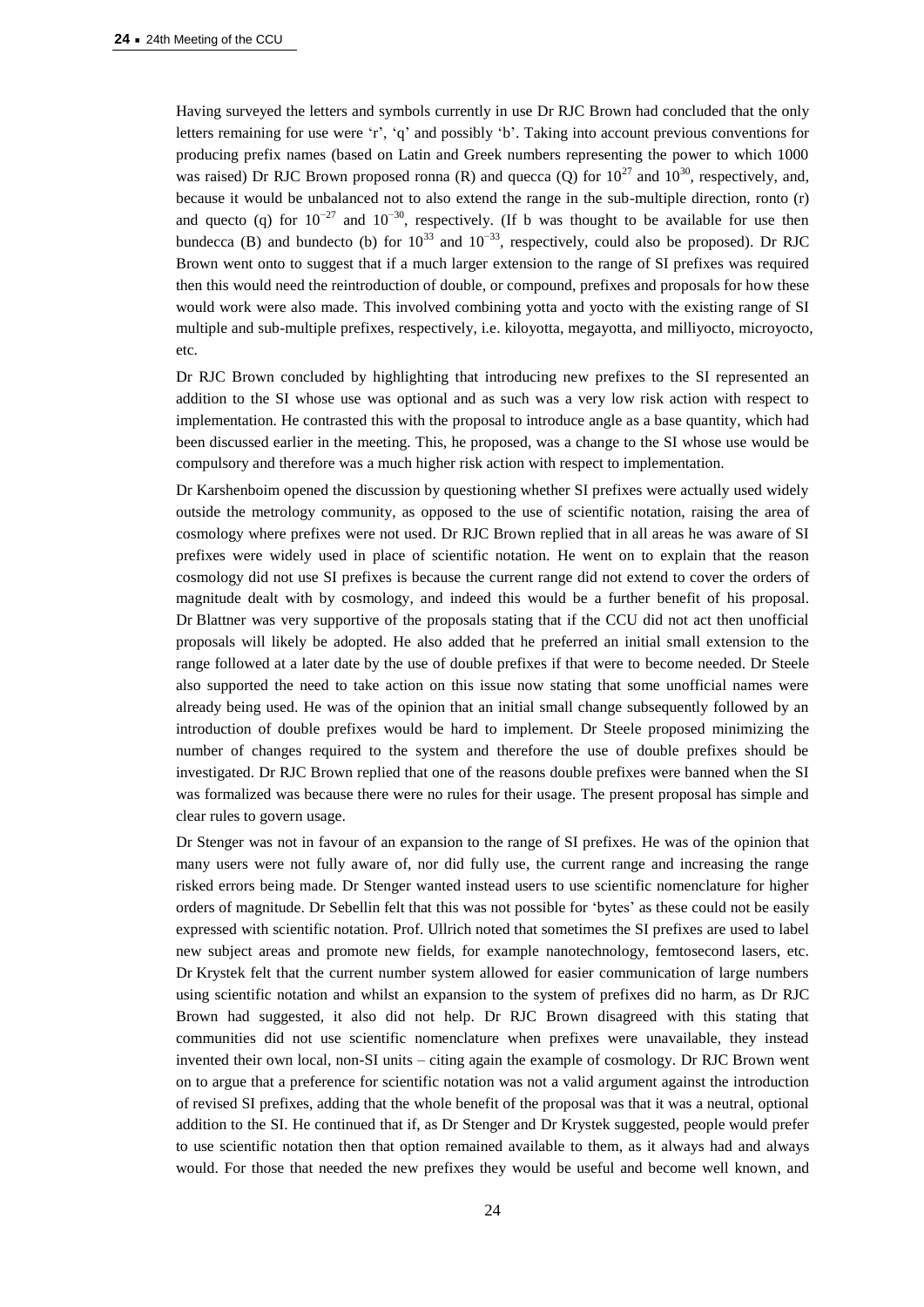would guard against the adoption of unofficial names. For those that did not need or use them no harm would be done. Referring to other written comments to the CCU, Dr Steele recalled that whilst the coherence gained by using the SI units (without prefixes) was good, the use of SI prefixes was more beneficial in many cases. He noted that this was the reason that the SI prefixes were introduced in the first place. Dr Tiesinga stated that he preferred the use of new prefixes, which also sounded better when spoken, than the use of scientific nomenclature, adding that it also helped non-experts to understand new areas.

Dr Milton also expressed concern that if the CCU did not act then unofficial prefixes would be adopted. He asked Dr RJC Brown whether he thought any of the current unofficial proposals had any merit and could be adopted. Dr RJC Brown said that they all used symbols already in use for other units or prefixes and so could not easily be accepted. The only exception was brontobyte, if the CCU thought 'b' was available for use. Dr Milton felt that given the main current driver was the expression of 'byte' then 'b' should not be considered. Dr Wood felt that however far the prefix range was expanded, at some point when the range ran out scientific notation would have to be used. Dr Krystek was of the opinion that no one would understand two letter prefixes if double prefixes were to be used. Dr Ullrich disagreed stating that if they were to be adopted then they would become well used and well known. Dr RJC Brown felt that the use of 'r' and 'q' to provide an extra six order of magnitudes would suffice for information technology purposes for more than 20 years.

Mr Massa was not in favour of any extension to the range of SI prefixes stating that the current range sufficed for modern science. Dr Blattner countered that it would be harmful if other non-official committees started inventing prefixes. He felt the CCU should provide them with a clear way forward by adopting new prefixes. Dr Milton was of the opinion, given the recent discussion on the digitization of the SI, that double prefixes could be difficult to deal with, but if these double prefixes were made from the existing SI prefixes symbols then these problems would be limited. Dr Milton gave the example that he thought 'megamega (MM)' and 'gigagiga (GG)' would be easy to accept (similar to the previous, now obsolete, usage of 'micromicro'). Dr RJC Brown replied that the problem with such an approach was that one could end up with two terms for the same multiplier, i.e. megamega = tera =  $10^{12}$ , gigagiga = exa =  $10^{18}$ , which would cause confusion. Dr RJC Brown stated that his proposed rules for the use of double prefixes solved this issue, were simple and would quickly become well known, i.e. take the largest or smallest current prefix and combine this with the other existing prefixes, i.e. kiloyotta, megayotta, gigayotta, and milliyocto, microyocto, nanoyocto etc.

Dr Steele stated that whilst the papers produced by Dr RJC Brown on the topic had expressed the arguments very clearly he felt a way forward would be to produce a more discursive position paper from the CCU to the CIPM with some more in-depth thinking. Such a paper would highlight the benefits and drawbacks of each approach and also what the risks and opportunities were to expanding the range of SI prefixes. It was agreed that Dr RJC Brown would provide a report on this discussion to Prof. Ullrich to present at next week's CIPM meeting in order to seek CIPM endorsement for a CCU position paper to be produced, which would identify a favoured course of action.

## **12. CCU STRATEGY FOR THE NEXT 10 YEARS**

Prof. Ullrich presented the current CCU strategy document and invited comments on its content.

Dr Dimarcq thought it was necessary to add the need to establish the link between the SI second and other units, especially to evaluate a possible impact due to any future redefinition. Dr Prieto Esteban mentioned in the phrase "that use of the unit  $s^{-1}$  to express counts", 'counts' should be replaced by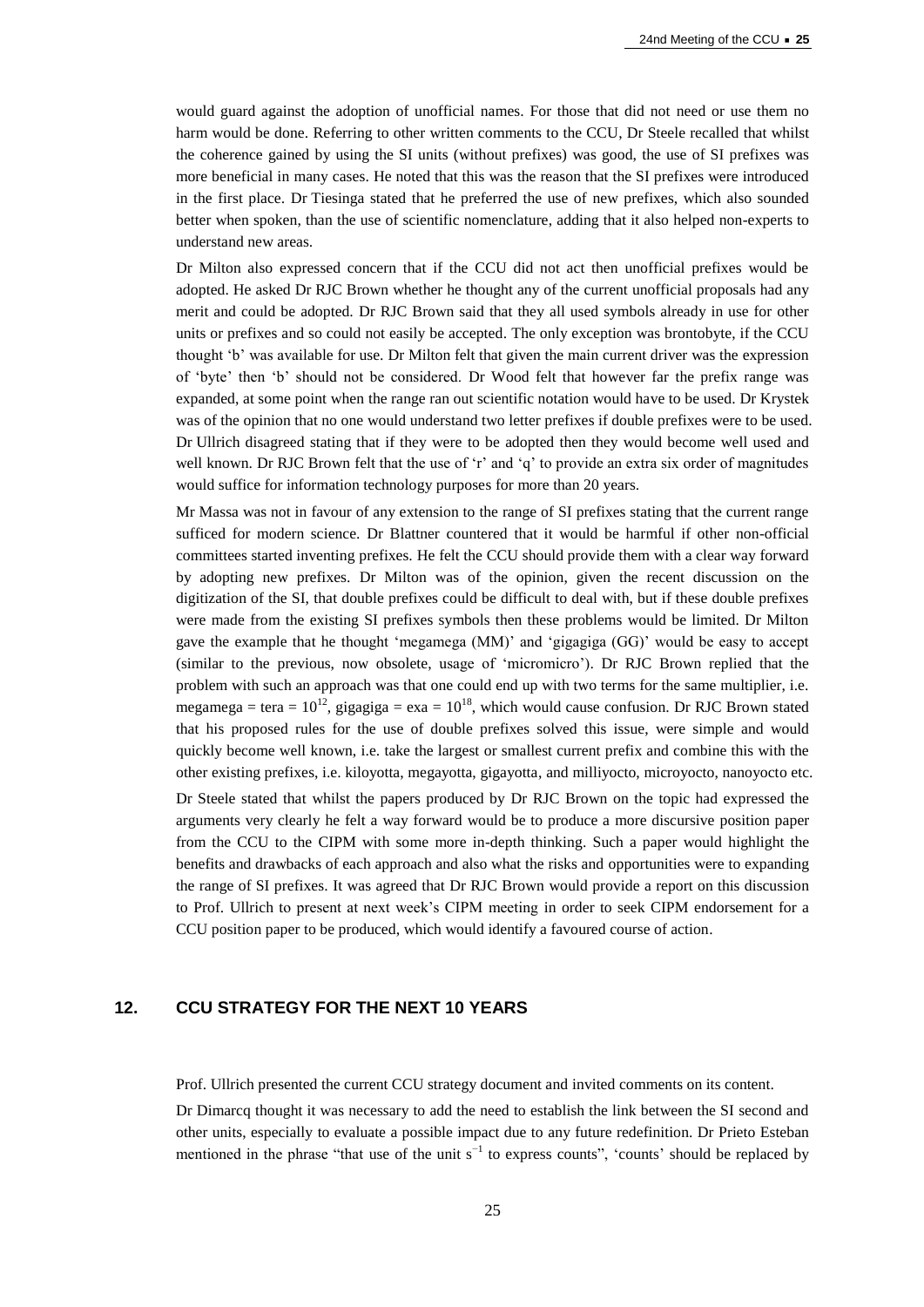'counting rate'. Prof. Pendrill asked whether the strategy should mention nominal properties. Prof. Ullrich replied that this should be considered by the CCU-WG-CMT.

With the proposal to find a consensus on angle and dimensionless quantities finalized earlier in the meeting, it was agreed that the CCU Working Group on Angles and Dimensionless Quantities in the SI (CCU-WGADQ) would be closed – members of the group were thanked for their efforts. Dr Steele suggested that it was now important that the President of the CCTF should be a member of the CCU WG on Strategy. Prof. Ullrich mentioned that previously Dr Arias had been the CCTF representative on the group. Dr Milton thought that a good option would be to include Dr P. Tavella, the CCTF Executive Secretary on the CCU WG on Strategy and there was general agreement that this was a good way forward.

Following this discussion, the CCU Strategy Document was approved, and the Terms of Reference of the CCU WG on Strategy were also approved.

# **13. ANY OTHER BUSINESS**

Under any other business Prof. Ullrich brought forward the request for membership of the CCU from INRIM and the request for ongoing observer status at the CCU from NSC IM.

Mr Massa presented the request from INRIM (Italy), highlighting INRIM's activities within the Metre Convention and the CIPM MRA. He also reviewed the scientific work undertaken at the organization, emphasizing activities relating to the recent revision of the SI, and concluding with INRIM's recent peer-reviewed publication record. The case was unanimously approved by participants and Prof. Ullrich stated that he would make the recommendation for membership to the CIPM.

Prof. Neyezhmakov presented the request from NSC IM (Ukraine) highlighting the history of the institute, its current organizational structure and areas of scientific work, its participation in the CIPM MRA, and concluding with a review of key publications produced by NSC IM. The case was unanimously approved by participants and Prof. Ullrich stated that he would make the recommendation for ongoing observer status to the CIPM.

Prof. Ullrich then asked, with reference to the earlier presentation of Prof. Holden, whether it would be beneficial for the International Mathematical Union to be a liaison organization to the CCU. Drs Krystek, Shirley and Prieto Esteban supported the proposal, with Dr Shirley asking whether this would be a two-directional liaison. Dr Milton said that this was the preferred mode of liaison and gave the recent example of the liaison being worked up with IUPAC which was two-directional. Dr Milton cautioned that the IUPAC collaboration was already very well established, and it would be necessary to determine what IMU committees it would be relevant for BIPM to contribute to, and also to inform the IMU of the requirements for liaison status. Prof. Ullrich stated that he would report these discussions to the CIPM, but in any event would like to invite the IMU back to contribute to the next CCU meeting.

Dr Stock stated that he would write to all participants and check whether it would be possible to make their working documents and presentation files open access.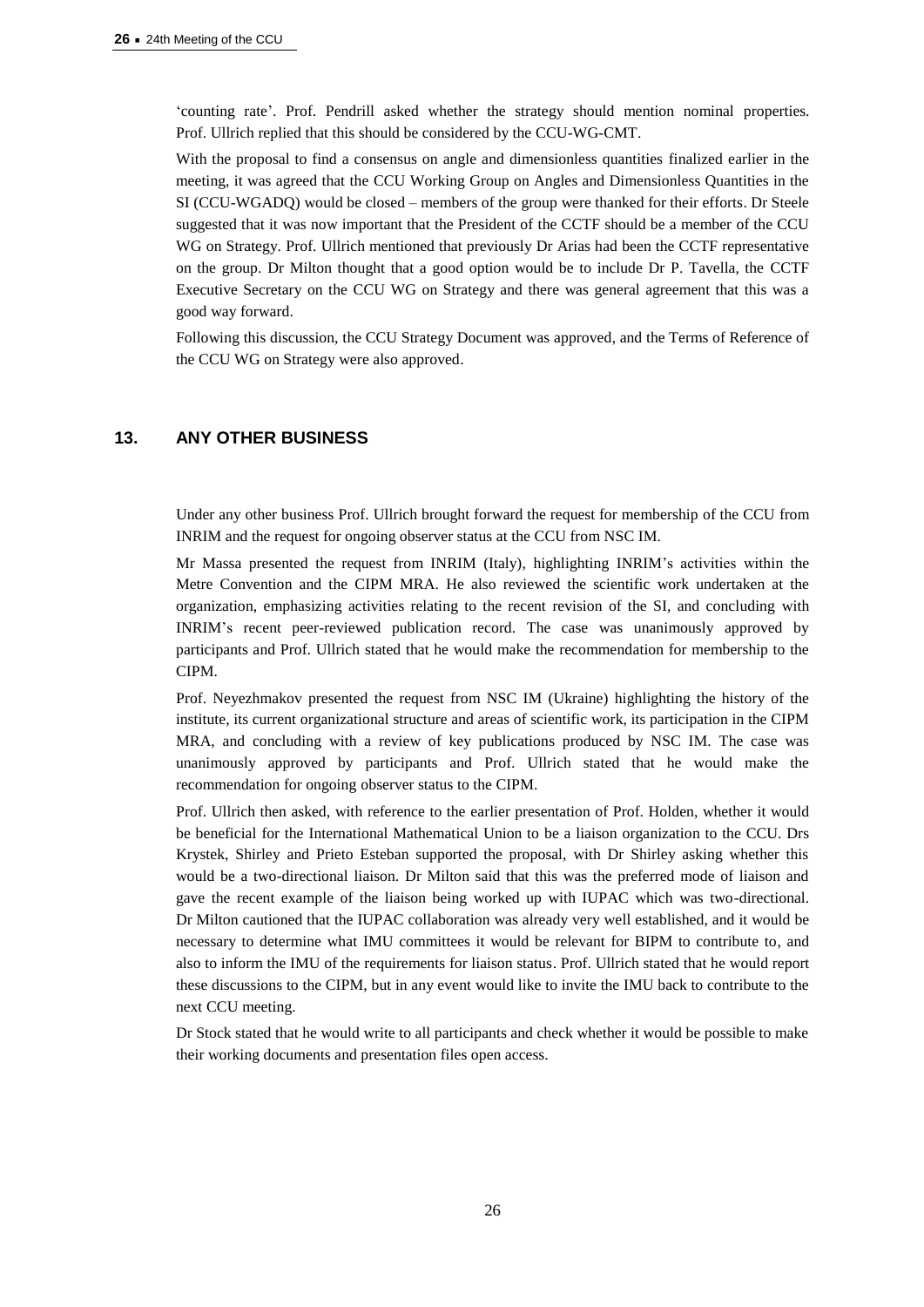# **14. DATE OF THE NEXT CCU MEETING**

Prof. Ullrich proposed that the next CCU meeting would be in September 2021, with the next meeting of the CCU WG on Strategy in February 2021.

Prof. Ullrich thanked participants for their input to the meeting and hoped they would be staying after lunch for the special half-day devoted to the second, but in any event wished them safe travel home. Prof. Ullrich also thanked the staff of BIPM for their organizational and logistical assistance prior to and during the meeting.

In the absence of further business Prof. Ullrich closed the meeting at 12.55 pm.

Dr R. J. C. Brown Rapporteur, 14 October 2019